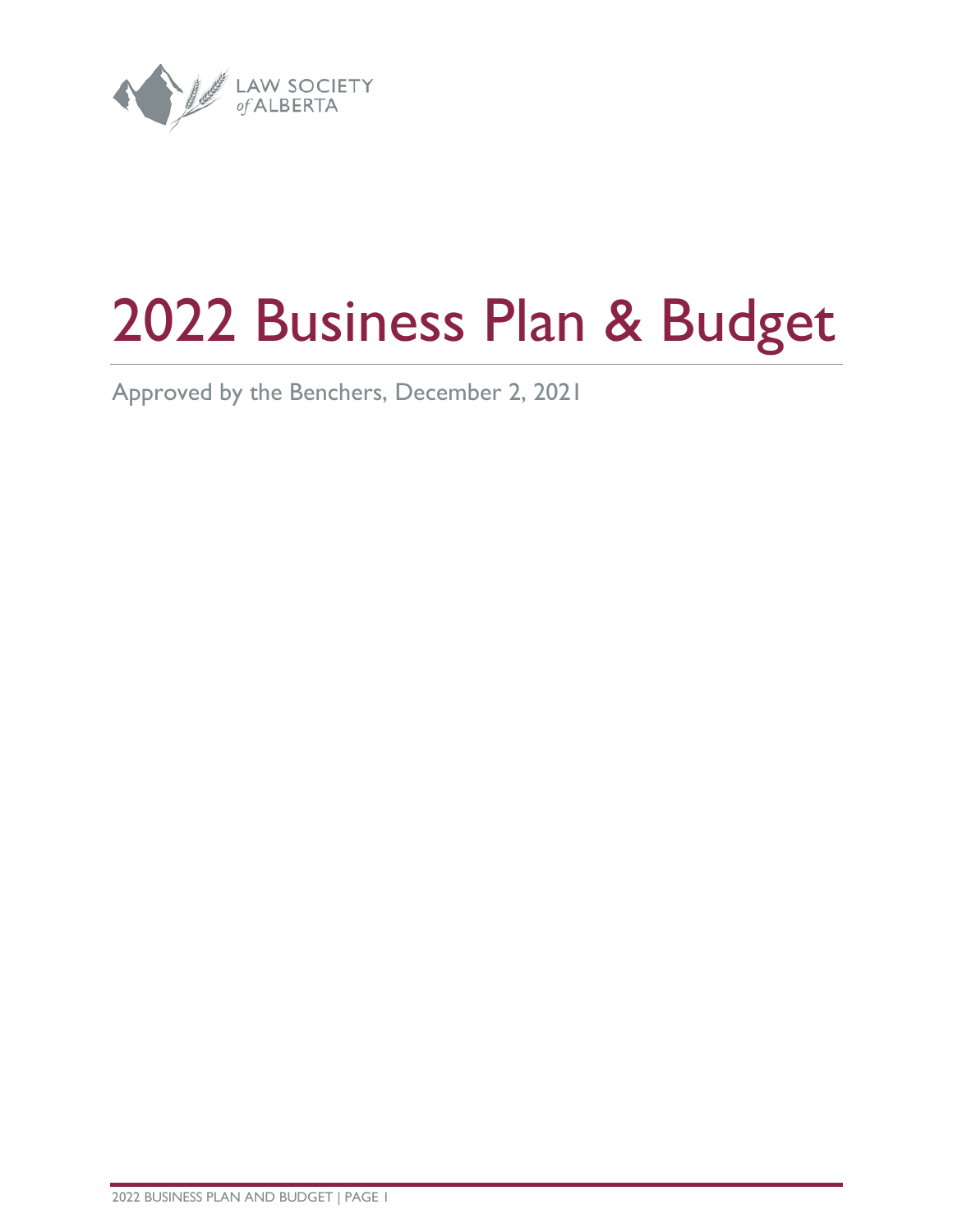

# Table of Contents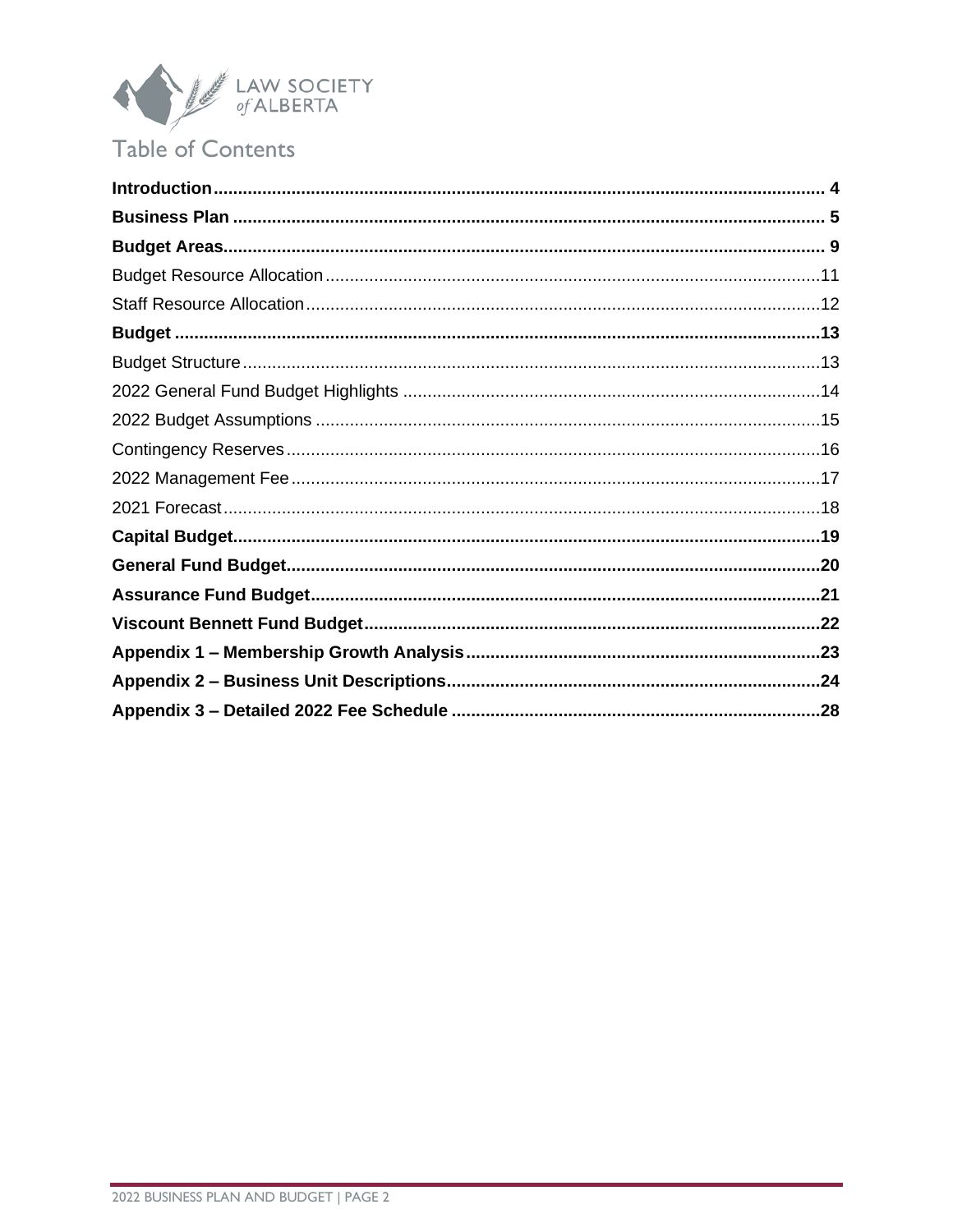

|                                                                       | 2022 Fee  | 2021 Fee  |
|-----------------------------------------------------------------------|-----------|-----------|
| <b>Professional Corporation Fees</b>                                  |           |           |
| Professional Corporation application fee                              | 450.00    | 420.00    |
| Professional Corporation annual renewal fee                           | 220.00    | 210.00    |
|                                                                       |           |           |
| <b>Limited Liability Partnership Fees</b>                             |           |           |
| Limited Liability Partnership (LLP) registration fee (per partner)    | 140.00    | 140.00    |
| Limited Liability Partnership (LLP) renewal fee (per partner)         | 80.00     | 80.00     |
|                                                                       |           |           |
| <b>Student Fees</b>                                                   |           |           |
| Student application fee (Section 40)                                  | 210.00    | 200.00    |
| Student admission fee (Section 40)                                    | 450.00    | 450.00    |
| <b>Transfer Fees</b>                                                  |           |           |
| Transfer application fee                                              | 210.00    | 200.00    |
| Transfer admission fee                                                | 1,160.00  | 1,160.00  |
|                                                                       |           |           |
| <b>Reinstatement Fees</b>                                             |           |           |
| Reinstatement, suspended member                                       | 870.00    | 850.00    |
| Reinstatement, retired Judge                                          | 620.00    | 620.00    |
| Reinstatement, suspension transaction fee (returning active)          | 250.00    | 230.00    |
| Reinstatement, suspension transaction fee (returning inactive)        | 100.00    | 100.00    |
| Reinstatement, inactive member with matters open                      | 850.00    | 850.00    |
| Reinstatement, inactive member with no matters open                   | 430.00    | 430.00    |
| Reinstatement, resigned member                                        | 1,670.00  | 1,670.00  |
| Application for reinstatement, disbarred member                       | 10,600.00 | 10,600.00 |
| <b>Trust Safety Late Filing Fee</b>                                   |           |           |
| Late filing fee - April                                               | 250.00    | 250.00    |
| Late filing fee - May                                                 | 500.00    | 500.00    |
| Late filing fee - June                                                | 750.00    | 750.00    |
|                                                                       |           |           |
| <b>Foreign Legal Consultant Fees</b>                                  |           |           |
| Foreign Legal Consultants initial permit                              | 840.00    | 820.00    |
| Foreign Legal Consultants annual renewal                              | 170.00    | 170.00    |
| Reinstatement, suspension transaction fee (returning within 3 months) | 250.00    | 230.00    |
|                                                                       |           |           |
| <b>Document Fees</b>                                                  |           |           |
| Issuing a document                                                    | 80.00     | 70.00     |
| Non-negotiable items returned by the bank<br>Certificate of Standing  | 60.00     | 60.00     |
|                                                                       | 130.00    | 130.00    |
| <b>Notarial Certificates</b>                                          | 40.00     | 40.00     |
| Annual Fees (effective March 15, 2022)                                |           |           |
| Annual fee, active member                                             | 2,340.00  | 2,340.00  |
| Annual fee, active member practising in Lloydminster, AB and SK       | 1,170.00  | 1,170.00  |
| Annual fee, part-time member                                          | 1,170.00  | 1,170.00  |
| Annual fee, active member for pro bono services only                  | 200.00    | 200.00    |
| Instalment payment admin fee (active status only)                     | 50.00     | 50.00     |
|                                                                       |           |           |
| Inactive fee (effective March 15, 2022)                               |           |           |
| Annual fee, inactive                                                  | 230.00    | 220.00    |

*\*All fees are exclusive of GST*

**.........[.28](#page-27-1)**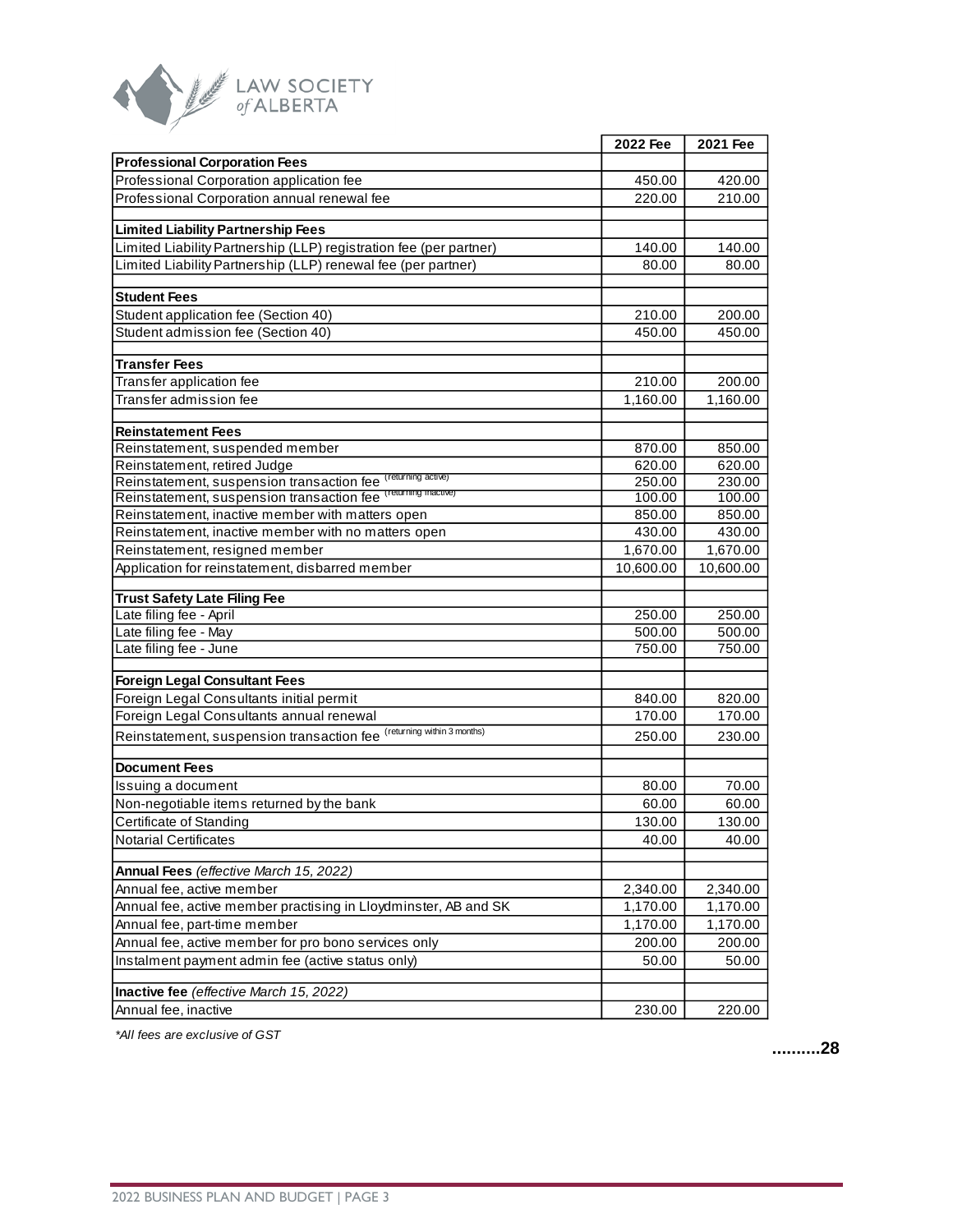

## <span id="page-3-0"></span>**Introduction**

While COVID-19 presented unprecedented challenges in 2020 that continued into 2021, the Law Society continues to be in a strong position organizationally and financially to meet the objectives of the Strategic Plan while continuing our core operations efficiently and effectively.

The proposed budget finds a balance between considering the current economic climate as well as focusing on the long-term sustainability of the Law Society both from an operational and strategic perspective.

It is important to note that while the 2022 expenses increase compared to the prior fiscal year's budget, the increase is a reflection of the return to normal operations compared to the uncertainty in 2021. The increase in expenses directly relates to Management's decision to return to completing staff compensation reviews in 2022 as well as resuming our events in 2022. This is consistent with what Management is seeing in other organizations and professional regulators in the marketplace. In addition, while the budget includes an increase in expenses, the practice fee will not increase. Rather, due to the forecasted balance of the Contingency Reserves at the end of 2021, Management recommended that the Benchers draw down the Reserves to fund the operating deficit.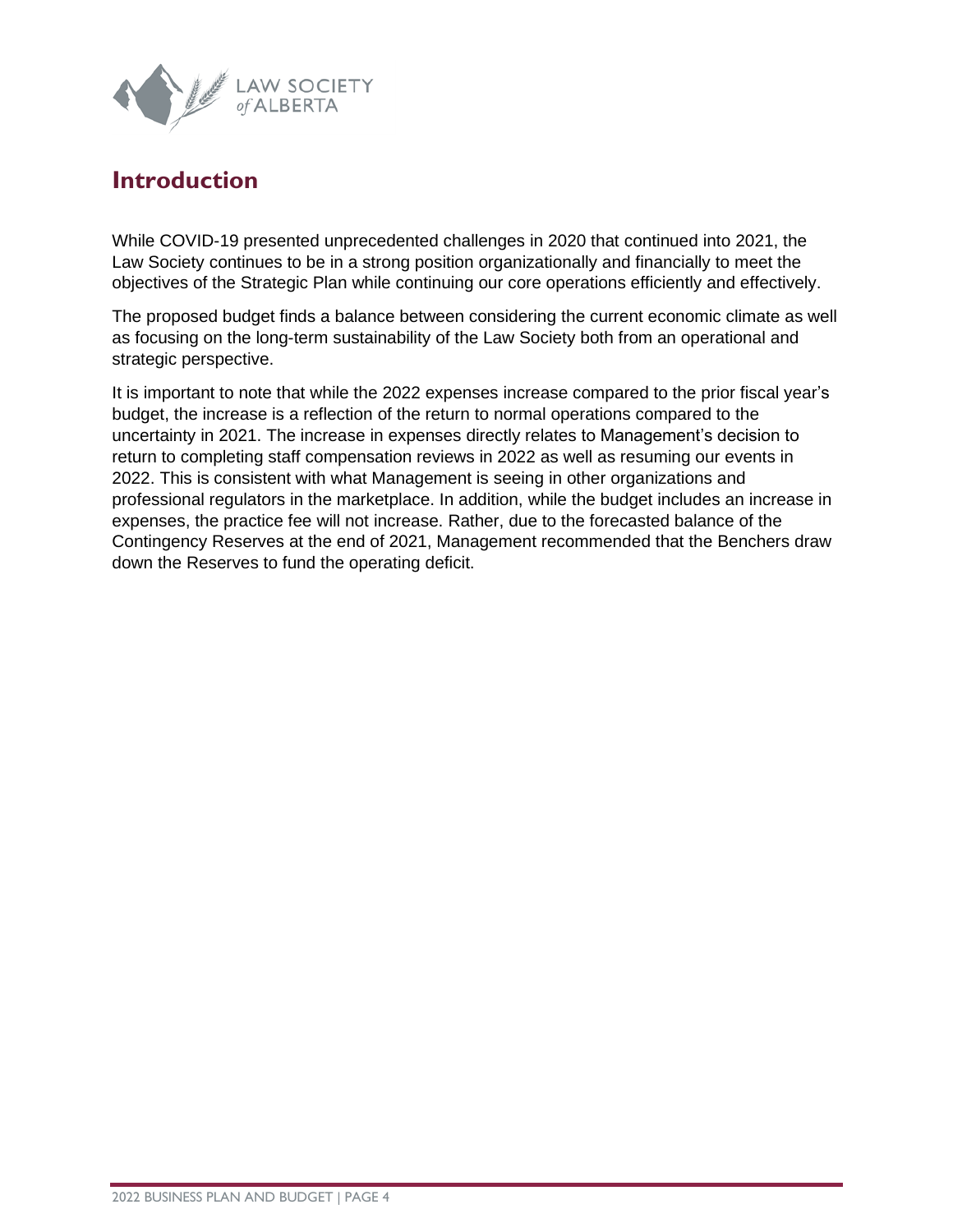

## <span id="page-4-0"></span>**Business Plan**

The Business Plan is the vehicle through which the Strategic goals are converted into practical work by turning them into concrete plans to be implemented, which in turn form the foundation for the budget.

# **Law Society Planning Cycle**

| Strategic Plan (2020 - 2024) |                                   |                                   |  |
|------------------------------|-----------------------------------|-----------------------------------|--|
| Vision, mission and          | <b>Business Planning (Annual)</b> | <b>Implementation</b>             |  |
| values                       | Goal and objective                | (Ongoing)                         |  |
| Strategic goals              | setting                           | Actioning the                     |  |
| Multi-year initiatives       | Business planning                 | <b>Business Plan</b>              |  |
| Regulatory                   | <b>Budgeting</b>                  | Monitoring and                    |  |
| Objectives                   | New and                           | evaulating results                |  |
|                              | developmental work                | Risk assessment and<br>management |  |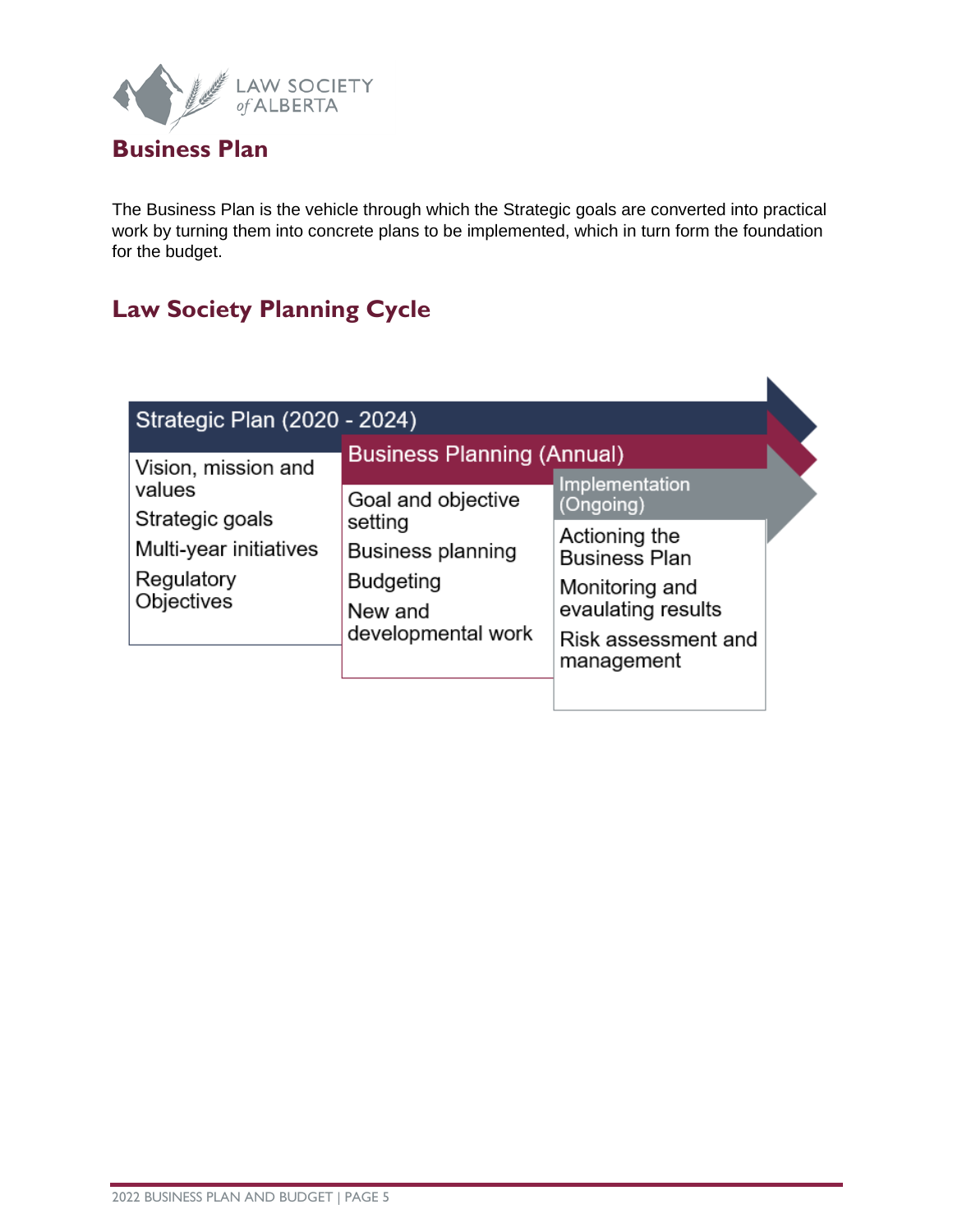

The Business Plan describes proposed new or developmental work to be carried out in 2022, in addition to the continued delivery of our core programs. It is designed to give us the ability to respond to emergent situations as they arise.

Four goals are identified within the Strategic Plan. There are several projects currently underway and planned for 2022 supporting these goals.

- **1. Innovation & Proactive Regulation: The Law Society regulates the legal profession in a manner that is innovative, proactive, transparent and proportionate.**
	- Review of Rules This work is ongoing and remains in line with our drive to reduce complexity in our regulatory processes, rationalize our cost structure, enhance our responsiveness and to make decisions based on sound data. We continue to review Part 3, 4 and 6 of the Rules to reduce the regulatory burden on the profession and to revise Rules that are too complex, inhibit our ability to be responsive, and are too costly in terms of resources, time and reputation.
	- Digital by 2022 In line with our drive to reduce complexity in our processes, rationalize our cost structure, enhance our responsiveness and to make decisions based on sound data, we have set a goal to become a fully digital (paperless) organization by 2022. Such improvements include, but are not limited to, the continuing development of SharePoint and Teams sites and collaboration tools; enhancement of our server and network infrastructure to improve security, resilience and performance; and continuing refinement of existing services such as Office365 and Epona to remove inefficient processes.
	- Transforming Us The Law Society, ALIA and CPLED have a complex set of business processes supported by an integrated suite of information systems with InSite (Trade Name, MemberPro, provided by Redesign Technologies) at the core, tightly integrated with Microsoft Great Plains for financial management. Concerns associated with the long-term future and direction of MemberPro, and a requirement to undertake an 'end of life' Great Plains upgrade or replacement, along with a desire to simplify business process and enhance the user experience for the public, lawyers, students, firm administrators, staff and other stakeholders has resulted in a recommendation to move forward with a program to examine and simplify business processes and implement new supporting information management systems. This program creates the opportunity to undertake a fundamental review of our current business process, transactions, data and technology architecture to ensure full value is derived.
	- Encourage innovation While legislative change is not on the immediate horizon, we will continue our work in 2021 to explore strategies to encourage innovation in the legal profession using the regulatory tools available to us. The introduction of the Innovation Sandbox is a step towards this goal which will be implemented in 2022. We expect to learn a great deal from this program that will ideally inform future regulatory innovations.

#### **2. Competence & Wellness: The Law Society promotes a broad concept of competency and wellness in the legal profession.**

• The new CPLED bar admission program, Practice Readiness Education Program (PREP), is now in its second year of delivery. As a result of feedback from lawyers and students in 2020 and 2021, many improvements have been made to the program. The LSA will continue to support the delivery of the program as appropriate. No tuition increase is expected for the PREP in 2022. The 2022 budget contemplates returning to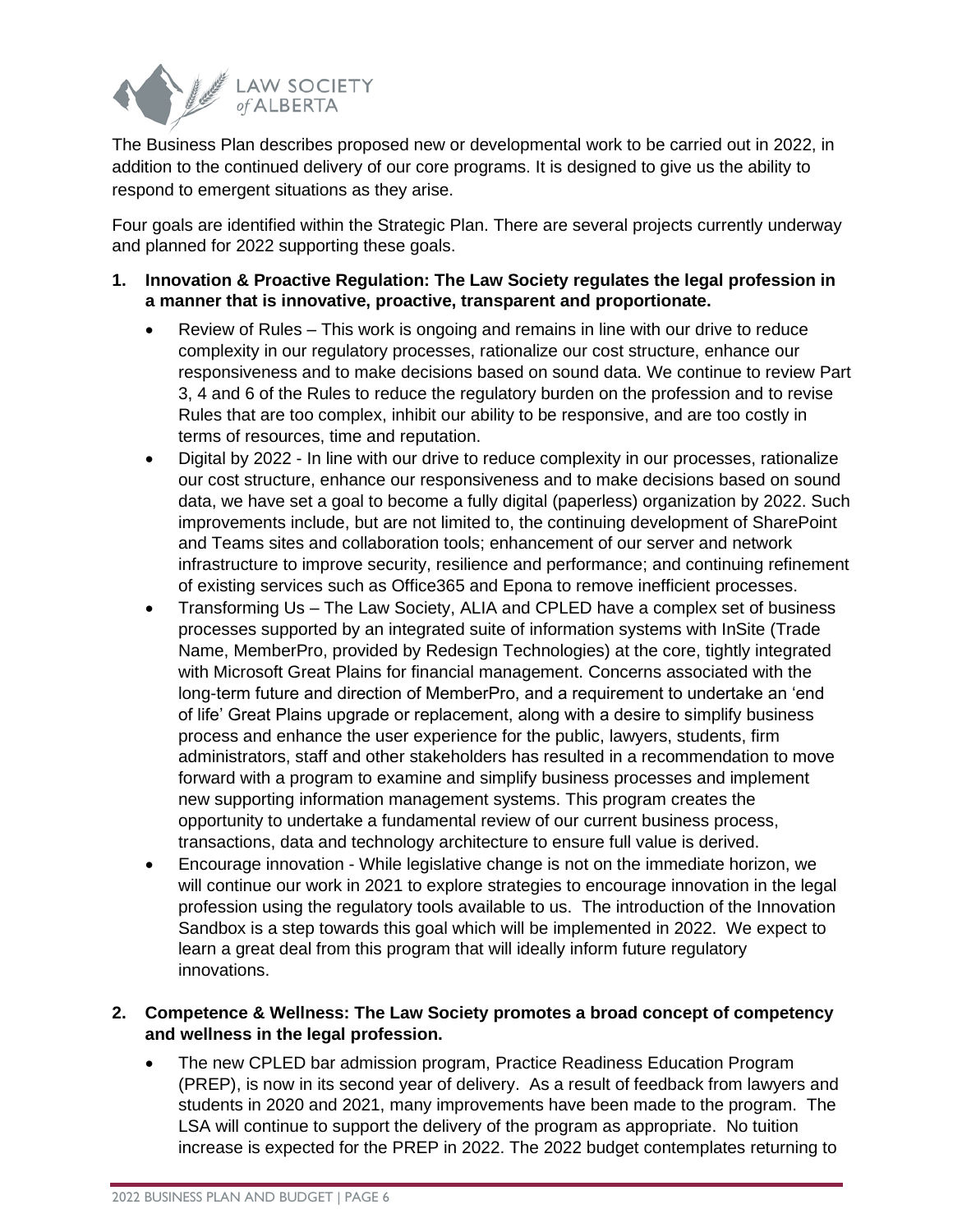

the traditional student subsidy and a step back from the increase in the 2021 subsidy that was put in place as an emergency measure as a result of Covid.

- Indigenous Cultural Competence training The mandatory indigenous cultural competence training program, The Path (Alberta) will continue to be delivered in 2022.
- Lawyer Competence Guided by the Strategic Plan and in response to the Articling Program Assessment Survey (Articling Survey), considerable work was done in 2020 on developing a framework for improving our licensing processes (i.e. articling) as well as improving and evolving our Continuing Professional Development (CPD) program. In order to implement these changes an Education department was built in 2021 and is now fully staffed. The work of this department will focus on the development of a Competency Framework for lawyers, delivery of a mandatory Principal training program, and the development of an improved CPD interface for lawyers.
- Alternative Pathways to Licensing Following from the work done at the 2021 Virtual Jasper retreat, stakeholder engagement work will continue in 2022 to investigate alternatives to articling in Alberta.
- Wellness will continue to be a focus in 2022 through ongoing collaboration with ASSIST and other stakeholders. Planning is underway for a virtual wellness conference to be held in the fall of 2022. Once this is done, a proposal will be put to the Benchers for approval.

#### **3. Access: The Law Society promotes affordability of legal services and removes regulatory barriers to access where reasonable and appropriate.**

- Lawyer Referral Lawyer Referral Service (LRS) was transitioned from Calgary Legal Guidance to the Law Society in early 2020. With more than a year of experience in running the program, a survey was conducted in 2021 on the efficacy of the program. Further engagement with the Access to Justice community is expected in Q4 2021 which will likely result in changes to the program in 2022. These changes could involve additional technology to support the delivery of the service with the goal of making the service more efficient and effective.
- Our work on Legal Aid Governance will continue as will our expansion of Pro Bono through approved legal service providers.
- **4. Equity, Diversity & Inclusion (EDI): The Law Society leads the profession to increase cultural competency and promotes a profession that is representative of the public it serves.**
	- Part-Time Fees The financial impact of offering a part-time status option is incorporated into the 2022 budget. Full reporting on the pilot is expected in Q4 2021 for Bencher decision on whether to make the program permanent.
	- Staffing The EDI Counsel will work closely with the Bencher Equity Diversity and Inclusion Committee (EDIC) as well as the Equity Diversity and Inclusion Advisory Committee (EDIAC) to develop regulatory responses to the My Experience Program. Current planning includes the development of programs to support racialized students in their articling process.
	- Articling Placement Program the EDIC and EDIAC developed a program to find replacement articles for students whose articles are dangerous or untenable due to discrimination and/or harassment. This program will roll out at the end of 2021 and continue as a pilot through 2022.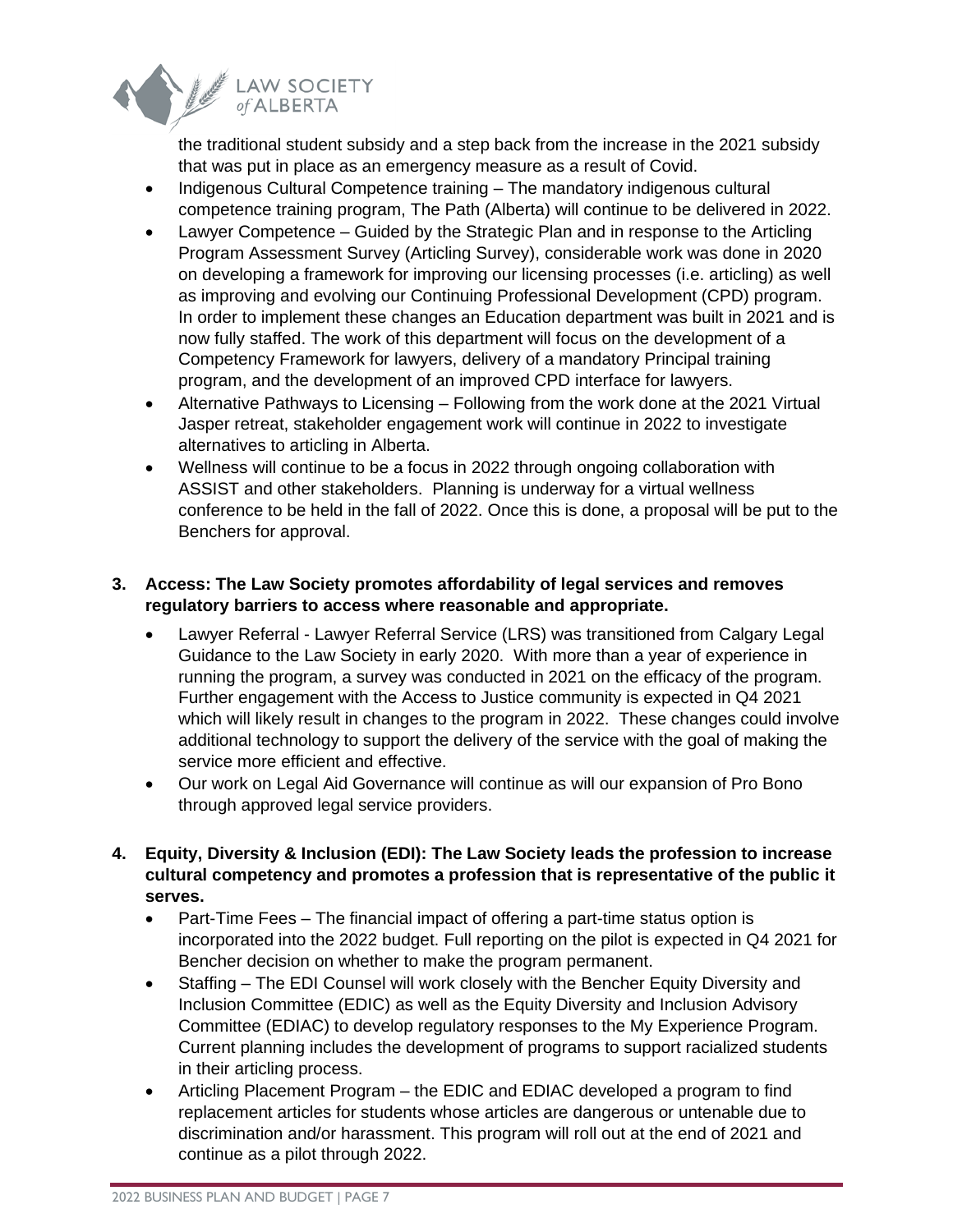

• Internationally Trained Lawyers (ITLs) – A conference planned for ITLs was cancelled in 2020 due to COVID-19. While it was hoped this program may have been rescheduled in 2021, due to COVID-19 that did not happen. As networking is a vital part of this conference, it will be planned for a time when an in-person program is available. In the interim we continue to work on improving the information available to ITLs and believe that all our EDI programs will be of assistance to this group of lawyers.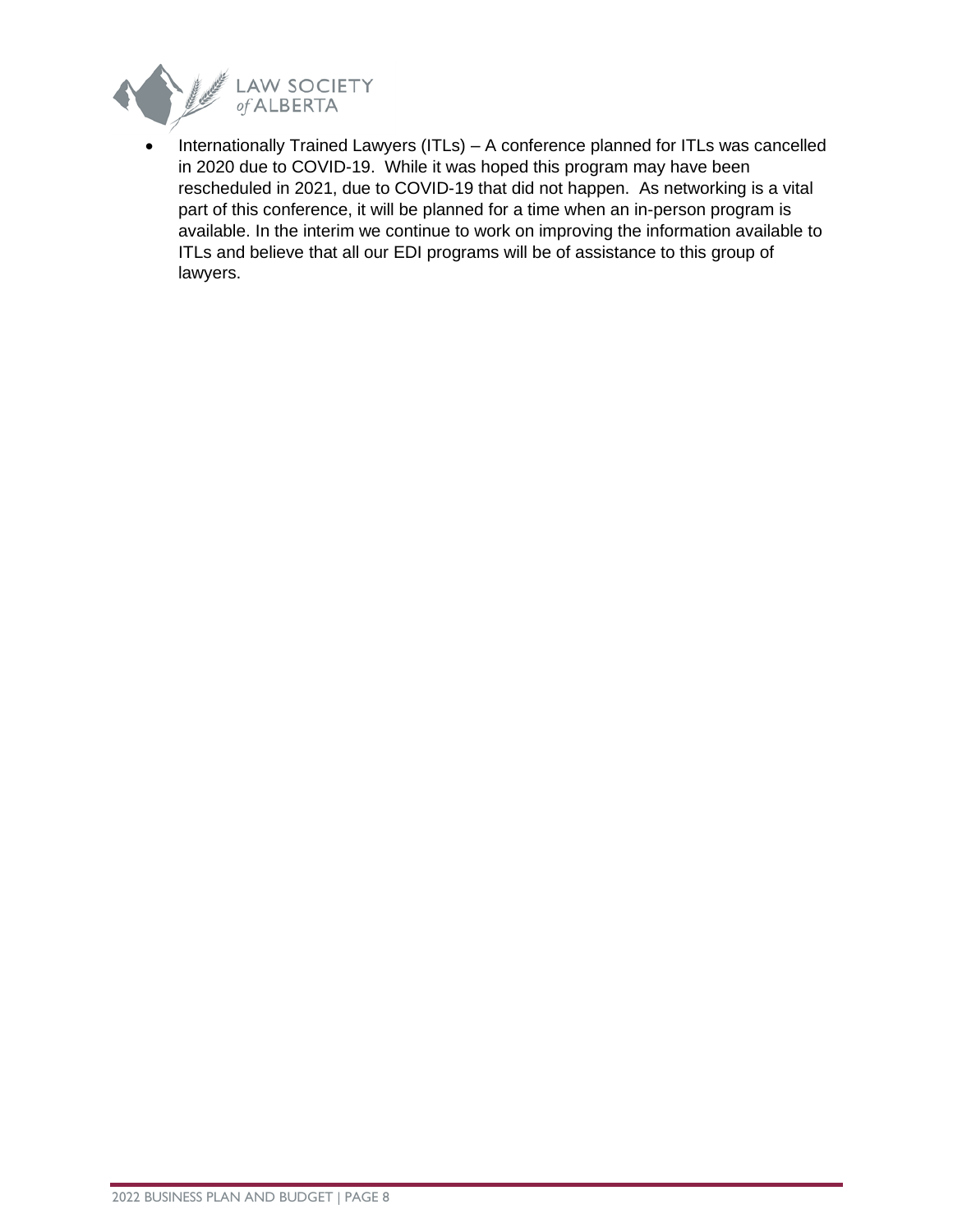

## <span id="page-8-0"></span>**Budget Areas**

The budget pursues the initiatives outlined above within the context of balancing our obligations to protect the public interest and being a model business.

In organizing the business plan, we broke down our work into two core areas of the Law Society including Operations and Organizational Support. The following is a brief overview:

#### **1. Operations**

Operations consists of our Investigations, Membership, Trust Safety, Counsel, Conduct, Custodianship, Practice Advisors, Practice Management, Early Intervention, Policy, Education and Governance teams.

- The Membership team deals with all aspects of applications for entry into the profession and for Professional Corporations and Limited Liability Partnerships. This team also deals with all changes in membership status and annual renewals.
- The Investigations, Counsel and Conduct teams work in concert to review, resolve (where possible), investigate complaints, and refer matters to Practice Management where appropriate.
- The Counsel team provides legal support to the Law Society and the Alberta Lawyers Indemnity Association (ALIA). In addition to dealing with lawyer conduct complaints, our investigative team supports our Early Intervention, Trust Safety and Membership departments. Investigators also support the examination of trust misappropriation claims under the Misappropriation Indemnity program administered through ALIA.
- The Custodianship unit protects members of the public in the event their lawyer is unable or not allowed to continue the practice of law.
- Practice Advisors provide confidential advice to Alberta lawyers with respect to ethical, practice management, and stress-of-practice issues.
- Practice Management and Early Intervention are pro-active programs to support increasing lawyer competence with a goal of reducing risk to the public and reducing the number of complaints that need to go forwards to the formal discipline processes.
- Policy undertakes the policy work of the Law Society including maintenance of the policy development inventory which sets out the Bencher priorities on strategic goals, processes, and potential policy projects, maintenance of the administrative policy inventory which sets out administrative policy projects; and monitors local, national and international regulatory environment to identify potential policy issues to further the strategic goals of the Law Society.
- The Education Department is responsible for the development and enhancement of all competence programs of the Law Society including the evolution of the articling and continuing professional development programs. In addition, the Education department budget includes the legal technology and mentorship.
- Equity, Diversity and Inclusion work along with the Law Society's response to the Truth and Reconciliation Commission Calls to Action falls under the Education Department.
- Governance includes our Secretariat and Governance teams designed to support the Benchers and the ALIA Board.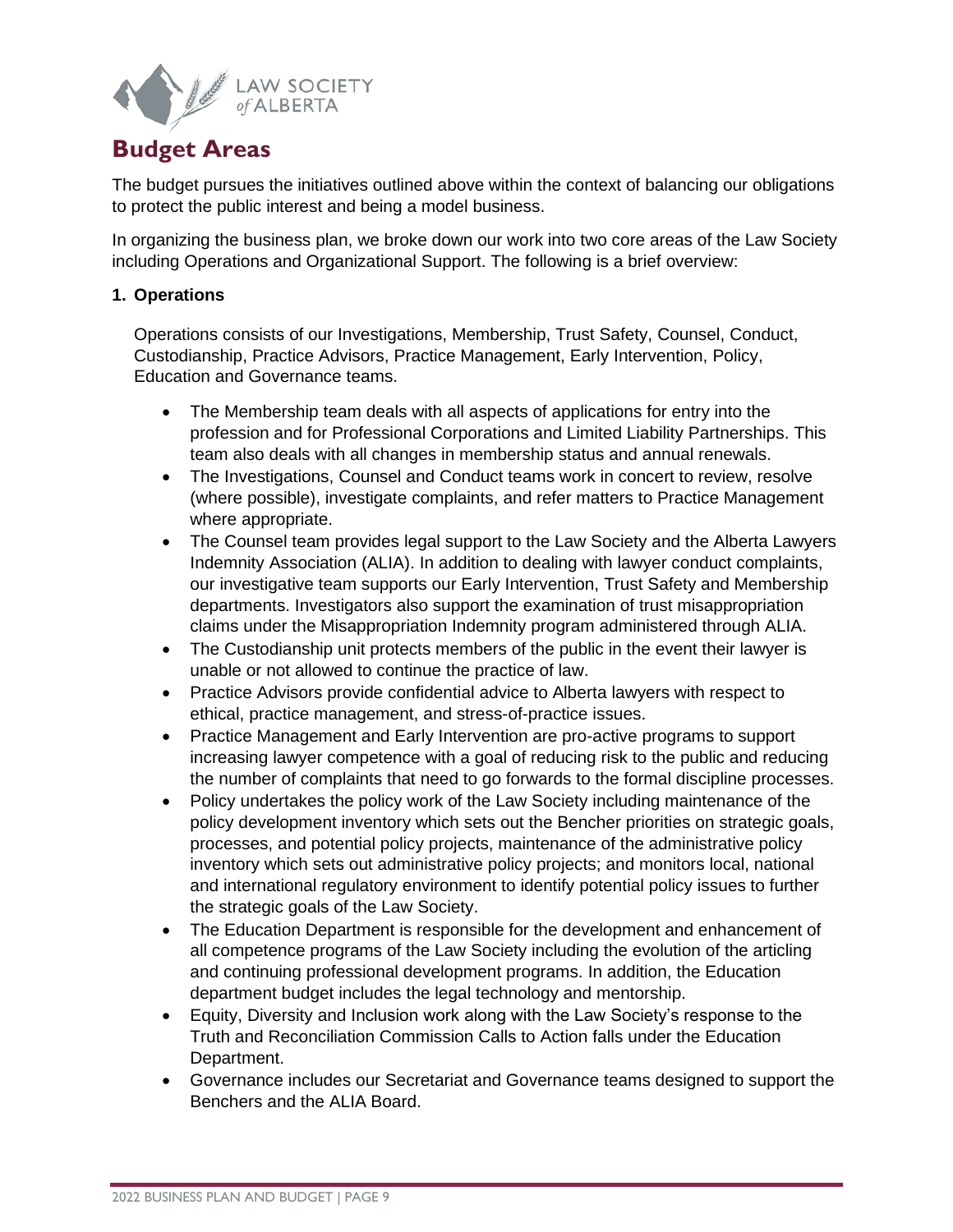

#### **2. Organizational Support**

This core area provides the supports necessary to carry out all our operations work including Finance & Accounting, Communications, Customer & Office Services, Business Technology, Information Management, Human Resources, and the Tribunals Office. This area also provides support to ALIA and CPLED.

#### **Please refer to Appendix 4 for more information on the business units contained in each core area.**

In addition to the two core areas above, the Law Society provides external funding to organizations that support Alberta lawyers including:

- Alberta Law Libraries is a provincial network of law libraries existing to provide research support and information services to the legal community.
- Continuing Professional Legal Education (CPLED) delivers the bar admission program for law students before being called to the Bar. Funding includes a per student tuition subsidy to reduce the costs to law students.
- Assist enhances the immediate and long-term well-being of Alberta lawyers, articling and law students, and their families, through confidential psychological assistance, peer support, education and community.
- Pro Bono Law Alberta (PBLA) works to engage the legal community and leverage their skills and resources in pro bono services that facilitate access to justice for Albertans.
- Federation of Law Society of Canada (FLSC) membership fees funds the national coordinating body whose mandate is to promote development of national standards and to undertake national initiatives.
- CanLII provides the legal research portal to Alberta lawyers.
- Legal Archives Society of Alberta (LASA) is dedicated to preserving, promoting, and understanding the evolution of law and society in Alberta by establishing and preserving a complete and accurate historical record of the legal profession and judiciary in Alberta.
- Alberta Law Review enables legal practitioners to stay informed of new developments in legislation and jurisprudence by promoting legal research and scholarship and providing a forum for the discussion of contemporary legal issues.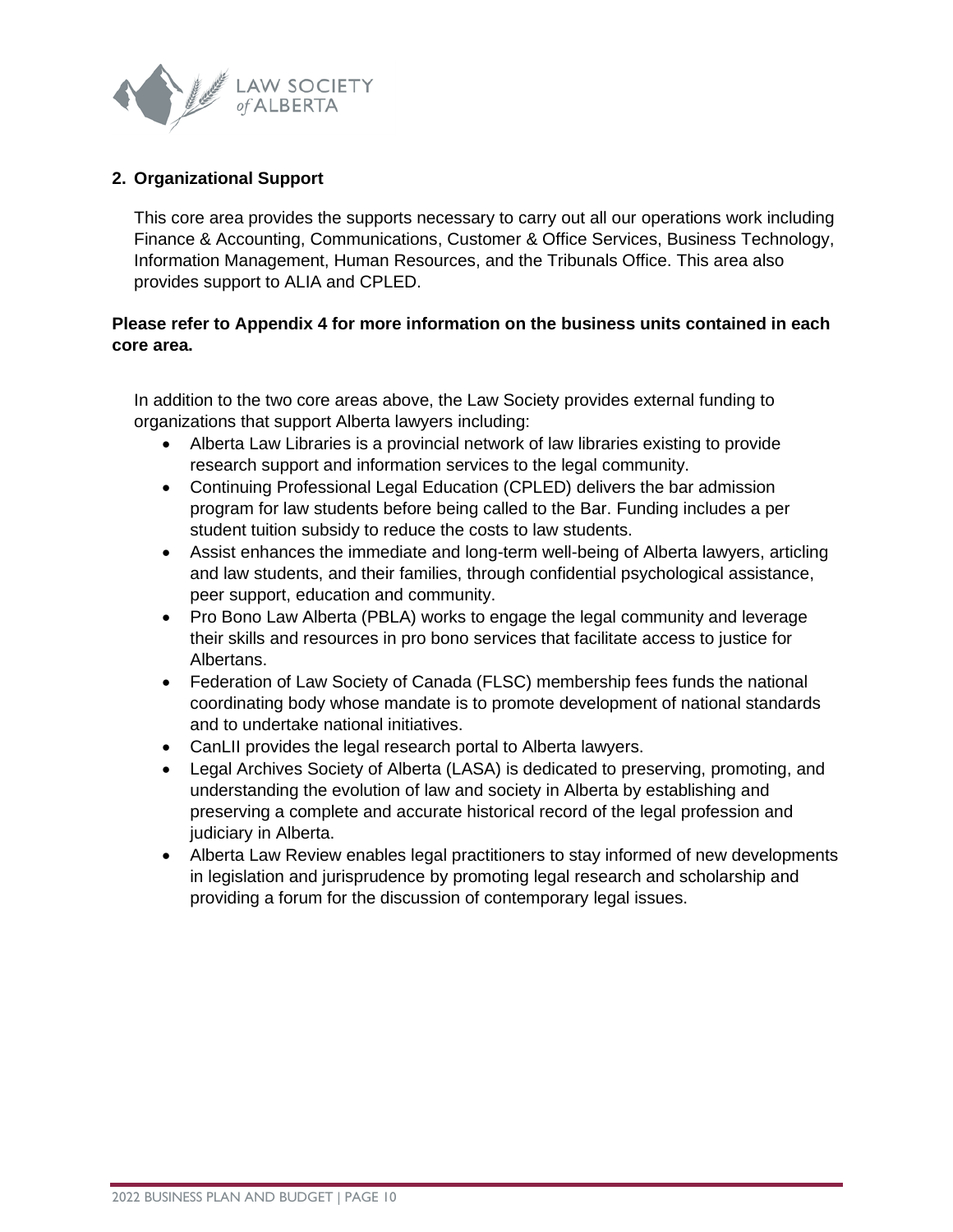

## <span id="page-10-0"></span>**Budget Resource Allocation**

While we organize our work in the above areas, the following chart illustrates where our budget resources are focused.



The following chart outlines the cost by organizational area.

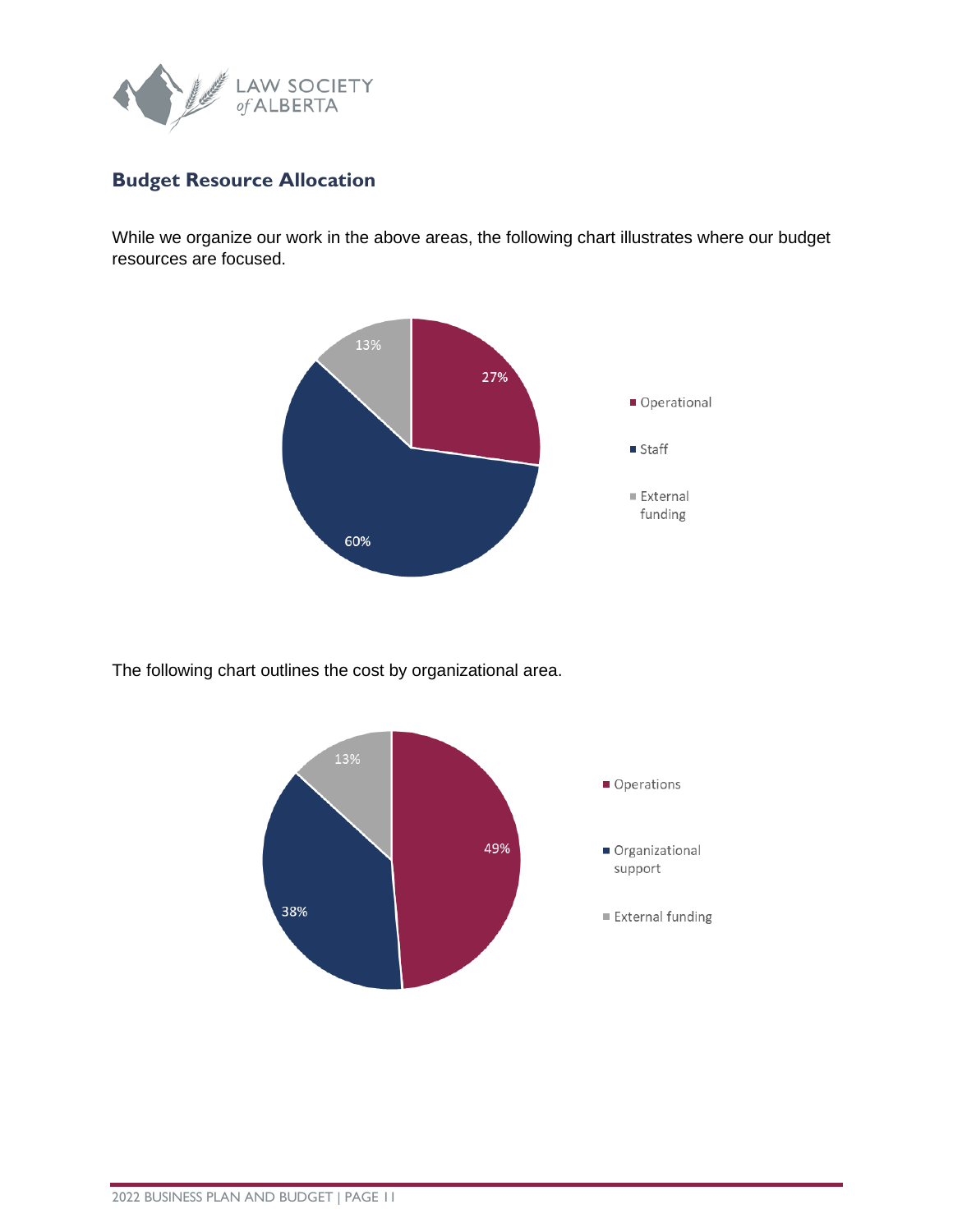

## <span id="page-11-0"></span>**Staff Resource Allocation**

The 2022 budget provides for 134.5 Full-Time Equivalent (FTE) staff relative to 129.5 in 2021.



· Operations · Organizational Support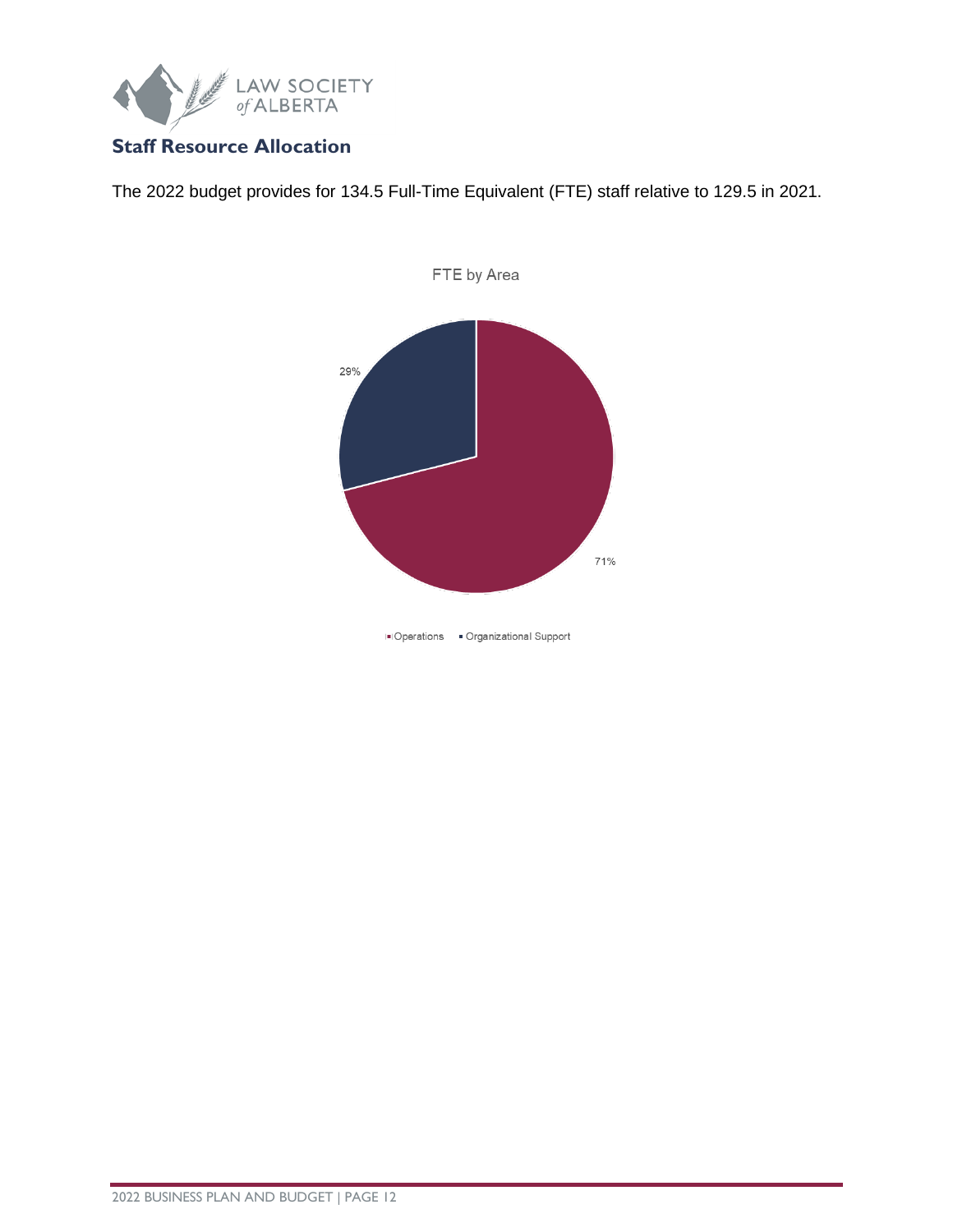

## <span id="page-12-1"></span><span id="page-12-0"></span>**Budget Structure**

The Law Society budget includes three operating funds and a capital budget:

- The **General Fund**, which covers the general operating costs of the regulatory function and other work of the Law Society;
- The **Capital Budget,** which funds investments in assets with an economic life over one year including business technology items and improvements to leased premises;
- The **Assurance Fund**, which covers the costs of compensating clients and others who are the victims of trust defalcations occurring prior to July 1, 2014. In addition, as approved by the Benchers in early 2021, the Assurance Fund is also now a fund of last resort for trust defalcation claims occurring after July 1, 2014;
- The **Viscount Bennett Fund**, a legacy fund, the income from which funds scholarships for law graduates, articling students, and Alberta lawyers pursuing post-graduate legal studies; and

In discussing the budget structure, we refer to:

- **Budget 2022** which means the fiscal year beginning January 1, 2022 and ending December 31, 2022; and
- **Budget 2021** which means the fiscal year beginning January 1, 2021 and ending December 31, 2021; and
- **Forecast 2021** which is our forecast of revenue and expenses for the fiscal year beginning January 1, 2021 and ending December 31, 2021, based on management's current estimate of anticipated results to December 31, 2021.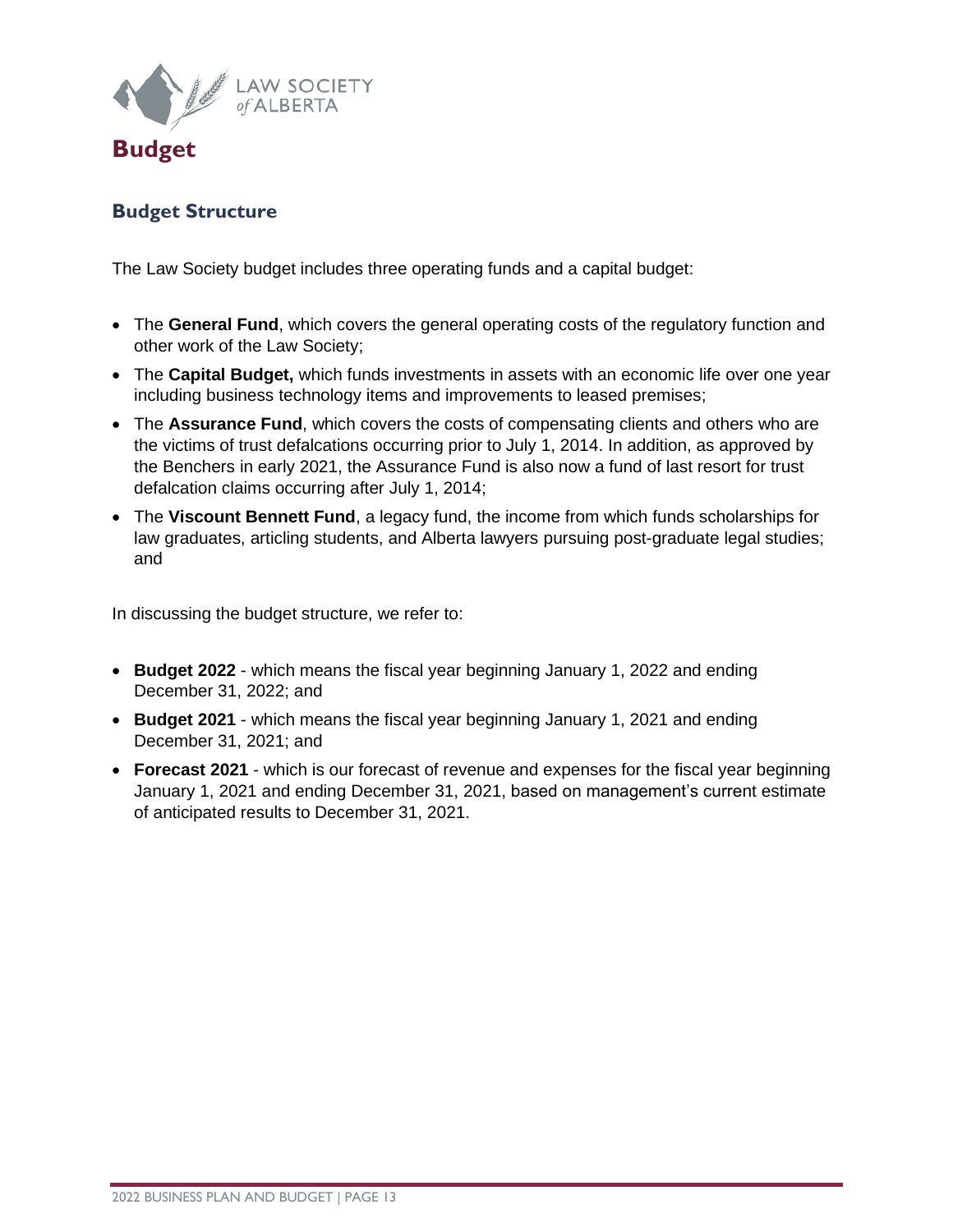

## <span id="page-13-0"></span>**2022 General Fund Budget Highlights**

The General Fund budget included in the following pages reflects a deficit of \$862,970.

The annual 2022 Practice Fee will remain the same as the 2021 Practice Fee of \$2,340 per active lawyer. The continued reduced practice fee, compared to the 2020 practice fee, is a result of the one-time cost savings experienced in 2020 and in 2021 which will result in Contingency Reserves above the maximum required based on the Law Society's Contingency Reserves Policy. Based on the Policy, the target minimum reserves is equal to two months of average annual budgeted operating costs and the maximum is equal to three months. Please refer to appendix 2 (Practice Fee Sensitivity Analysis). Management is recommending a measured approach to how the Contingency Reserves Policy is managed given the unique circumstances of the pandemic, the manner in which the cost savings occurred and the longstanding goal of the Benchers to not have a practice fee that swings from year to year.

The Law Society's practice fee had remained the same over a four-year period from 2017 to 2020 and as a result of the savings identified in 2020, the 2021 practice fee was reduced by 10% to \$2,340, and the same fee was approved for 2022.

Considering the estimated Contingency Reserves at the end of 2021, the Law Society is in a position to maintain the current practice fee and utilize some of the Contingency Reserves' surplus to offset the deficit, while ensuring the Law Society's financial position remains healthy.

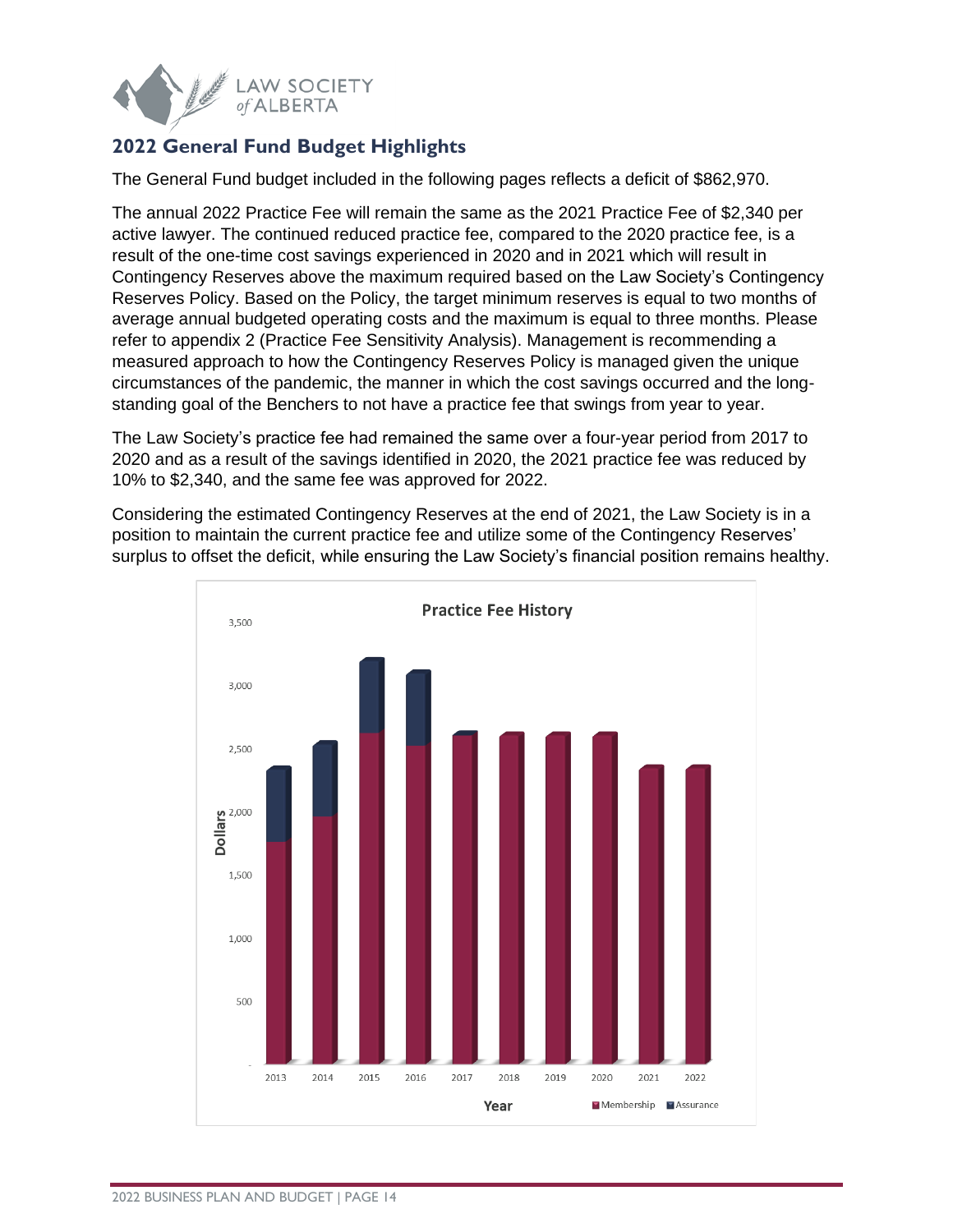

## <span id="page-14-0"></span>**2022 Budget Assumptions**

As we move out of the Covid-19 pandemic, the budget focuses on the long-term sustainability of the organization both from an operational and strategic position. The budget assumptions consider the short, medium and longer-term effects, balanced against the Law Society's commitment to achieving its strategic goals through proactive regulation. As a result, a number of assumptions are reflected in the budget which may impact overall results. The following is a summary of the assumptions:

- Maintain the current annual active practice fee of \$2,340.
- Increase in staff resources by net 5 FTE.
- Return to completing staff compensation reviews in 2022. Increases are based on an organization-wide performance review process and current market data.
- The Law Society's office will be re-opened in early 2022.
- Due to ongoing health and safety concerns, no staff travel is planned until mid-2022 which reduces overall operational costs (compared to 2019 levels).
- Due to the travel restrictions for the first half of 2022, staff will budget for local or on-line professional development.
- Return to in-person events such as the Jasper Retreat.
- No increase in CPLED student subsidy of \$2,600 per student and no waiving of the interest for the loan re-payment due in 2022.
- Capital funding for the Transforming Us project (estimate of \$2 million).
- The Law Society closely monitored active membership growth during 2020 and 2021 during the COVID-19 pandemic and to date has not experienced a decrease. Therefore, the proposed budget is taking a conservative approach and anticipates a growth in active lawyers of 2% based on the current membership numbers. The membership growth rate is depicted in Appendix 3.
- The part time status will continue in 2022 as part of the pilot project and the fee is 50% of the annual active practice fee.
- Unrealized gains or losses on changes in the market value of investments related to the Assurance and Viscount Bennett funds have not been budgeted for as these amounts are not possible to predict and are non-cash items by nature.
- The Assurance Fund budget reflects no provision for claims.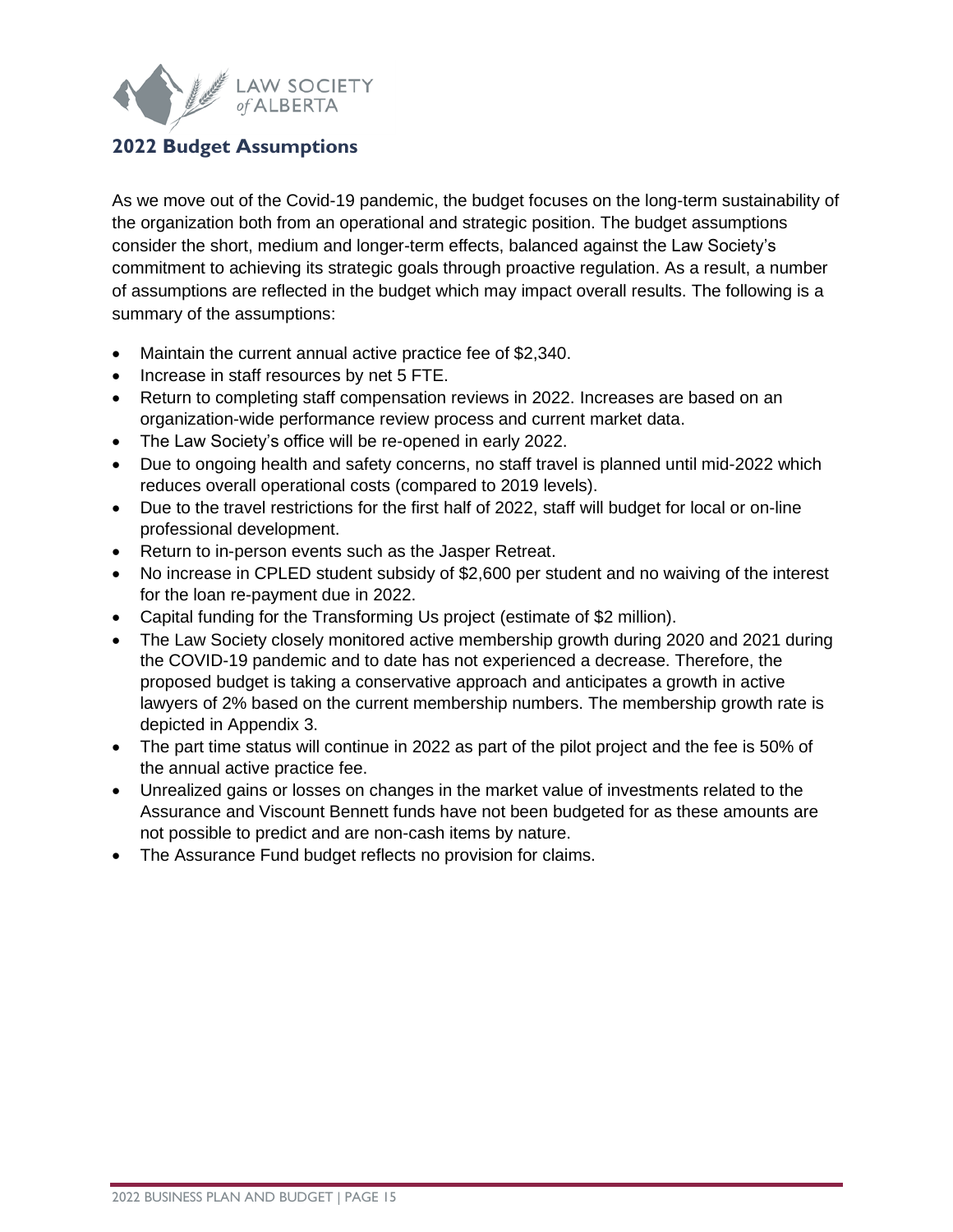

## <span id="page-15-0"></span>**Contingency Reserves**

The Law Society approved a Contingency Reserves Policy in 2020 and its purpose is to establish consistent principles, standards and guidelines for the maintenance, management and accounting of the Contingency Reserves. The Policy ensures that the Reserves provide financial stability and mitigate risk for unbudgeted operating revenue requirements and future capital projects that would otherwise cause significant fluctuations in the operating budget and subsequently the practice fee.

With the operating and capital budgets presented below, Management forecasts the Reserves will be just over \$9.7 million by the end of fiscal 2021.

Based on the Policy, the target minimum total Reserves is equal to two months of average annual budgeted operating costs and the maximum is equal to three months of average annual budgeted operating costs. The reserve target based on the average operating expenses is a minimum Reserves of \$5.4 million to a maximum of \$8.1 million. Based on the forecasted reserves balance at the end of 2021 (of \$9.7 million), management recommends maintaining the Practice Fee at \$2,340 for 2022 and to fund the deficit from the Contingency Reserves surplus. Based on an increase in operating expenses, and capital funding required for the Transforming Us project, the Contingency Reserves balance at the end of 2022 will be approximately \$6.9 million, which is within the Reserves target.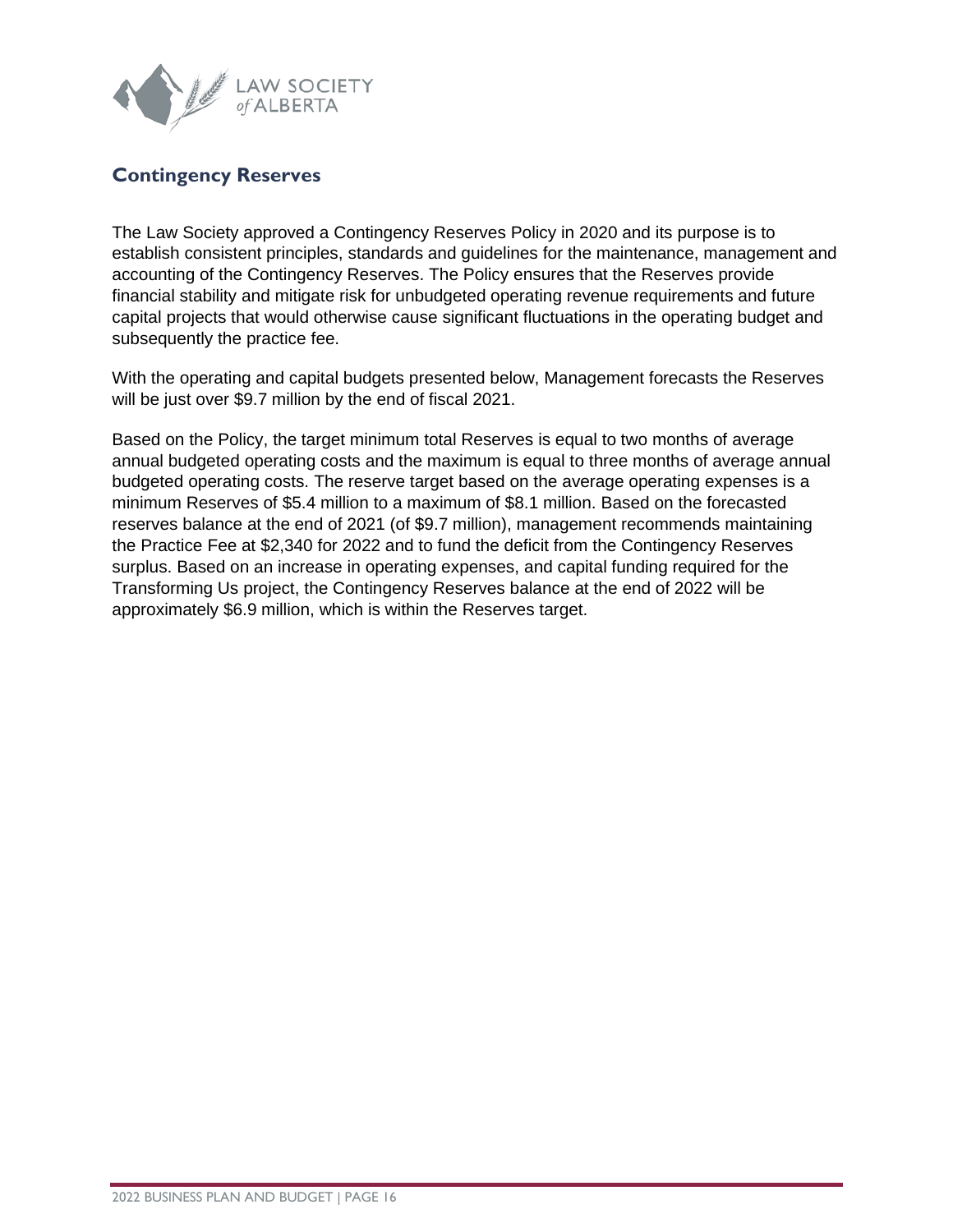

## <span id="page-16-0"></span>**2022 Management Fee**

The General Fund budget includes management fee revenue totaling \$3,663,600. The management fee is intended to recover costs related to services provided to ALIA, the Assurance Fund and CPLED. An analysis of how the management fee is calculated relative to each of these organizations is included in Appendix 5.

#### 1. ALIA - \$3,124,800 (2021 - \$2,923,200)

The Law Society provides infrastructure, services and facilities to its wholly-owned subsidiary, ALIA, including office space, Accounting, Information Technology, Customer Service, Information Management, Human Resources and Governance support. The cost of this infrastructure, services and facilities are recovered through the management fee based on approximations of ALIA use of these things. The fee also includes a provision for loss prevention services provided to the indemnity program through the Law Society's proactive Early Intervention and Practice Management programs. Management believes that based on a detailed analysis of services provided and associated costs the fee fairly represents the cost if sourced independently. The management fee is accounted for in the budgeted operating costs of ALIA and is factored into the determination of the annual levy paid by Alberta lawyers in private practice. The ALIA management fee has increased from 2021 by \$201,600 (6.9%) due to an increase in Law Society expenses as a result of assumptions made within this budget.

#### 2. Assurance Fund - \$84,000 (2021 - \$168,000)

The cost of misappropriation claims and related activities is budgeted in the Assurance Fund. The cost of the Law Society's Investigations and Counsel teams are budgeted in the General Fund. A portion of the teams' time is spent investigating and adjudicating trust misappropriation claims. Consequently, the General Fund budget includes management fee revenue charged to the Assurance Fund to recover the estimated portion of investigation costs dedicated to misappropriation claims. A corresponding amount is reflected in the Assurance Fund operating expense budget entitled "Administration". While we have worked effectively over the last few years to wind down the Assurance Fund claims, the requirement to maintain an Assurance Fund comes from the *Legal Profession Act* and so it will continue to exist until we have a new statute.

#### 3. CPLED - \$454,800 (2021 - \$344,400)

The Law Society provides infrastructure, services and facilities to CPLED including office space, Accounting, Information Technology, Human Resources and Customer Service support. The cost of the infrastructure, service and facilities are recovered through the management fee based on approximations of actual use of these services by CPLED. Cost recovery of services provided to CPLED was new in 2020 with implementation of the PREP program. The CPLED management fee has increased from 2021 by \$110,400 (32%) due to an increase in services required.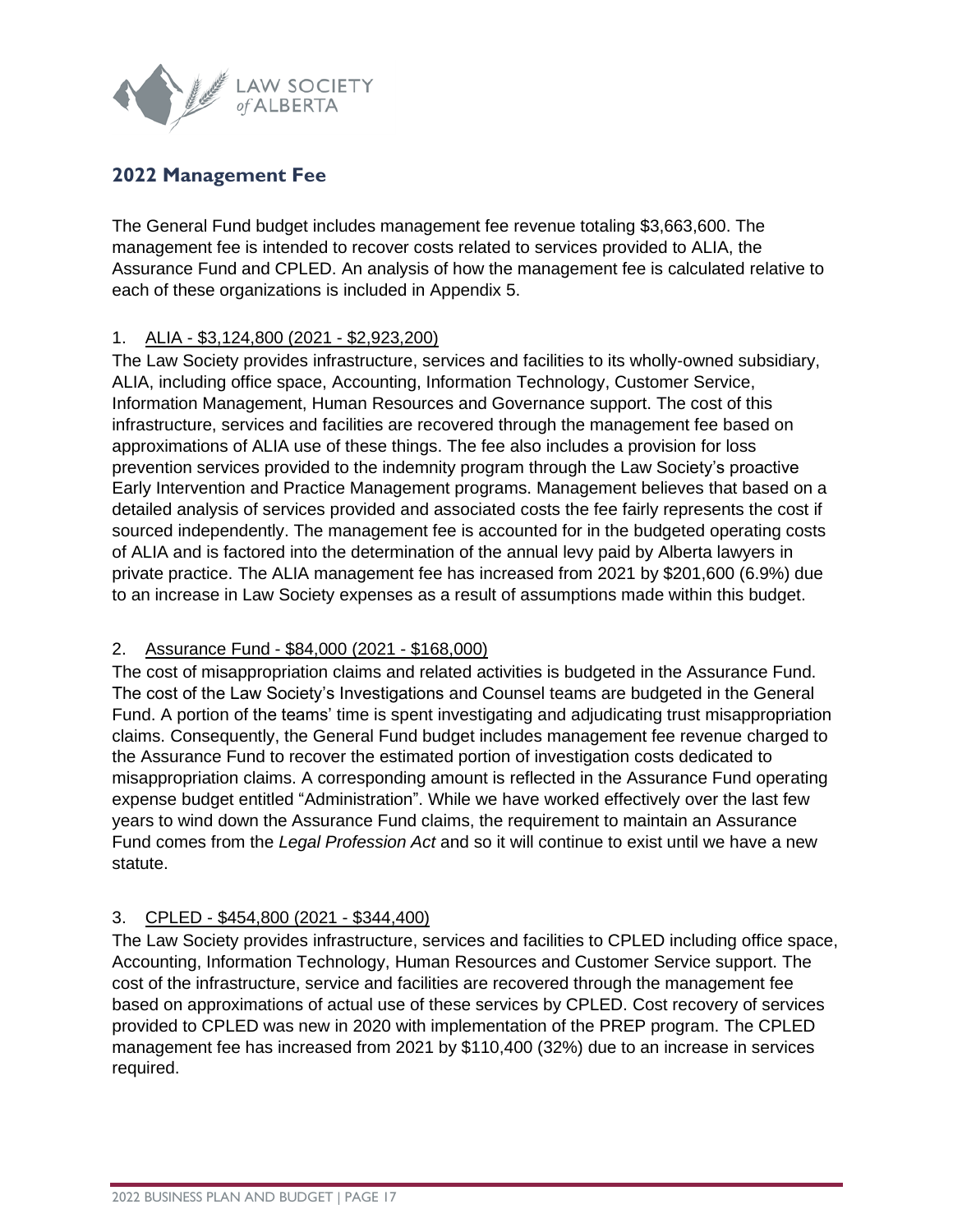

#### <span id="page-17-0"></span>**2021 Forecast**

The overall surplus for 2021 is forecasted to be \$950,000 and it is important to understand the components of the variance to the budgeted deficit of \$246,300.

Forecasted expenses for 2021 are expected to be under budget by approximately \$1,036,300, which reflects an overall 3.4% under spending compared to the 2021 expenditure budget of \$30,802,800. Revenue is expected to be over budget by \$160,000 which reflects an overall increase in revenue of 0.52%.

While management endeavors each year to set a reasonable expenditure budget, the ongoing pandemic impacted overall spending. It is important to note that the savings identified in 2021 are mostly one-time cost savings related to the COVID-19 pandemic. Travel, training, and events were planned to resume mid-2021 however due to continued travel restrictions and social distancing requirements, and more importantly a decision to cancel travel and events to the end of 2021. This decision was taken for the health and safety of staff, Benchers, and volunteers. The continued closure of the Law Society office results in a direct savings for office related costs. In addition, based on preliminary analysis by the Law Society's actuary, pension costs are anticipated to be under budget by \$200,000 due to a change in discount rates.

The 2022 budget assumes that the office will be re-opened in early 2022, however, it also takes into account the ongoing pandemic and assumes that normal office expenses, such as staff, board & volunteer travel will not resume until the second half of the year. However, it is important to understand that certain assumptions are made for 2022 while the duration and results of the pandemic continues to be unknown. Please refer to the 2022 Assumptions.

Based on the one-time cost savings in 2020 and the one-time reduced operational costs in 2021, the Law Society's Contingency Reserves increased, positioning the organization to maintain a reduced practice fee in 2022.

Summary budgets for the General, Assurance and Viscount Bennett Funds are included below.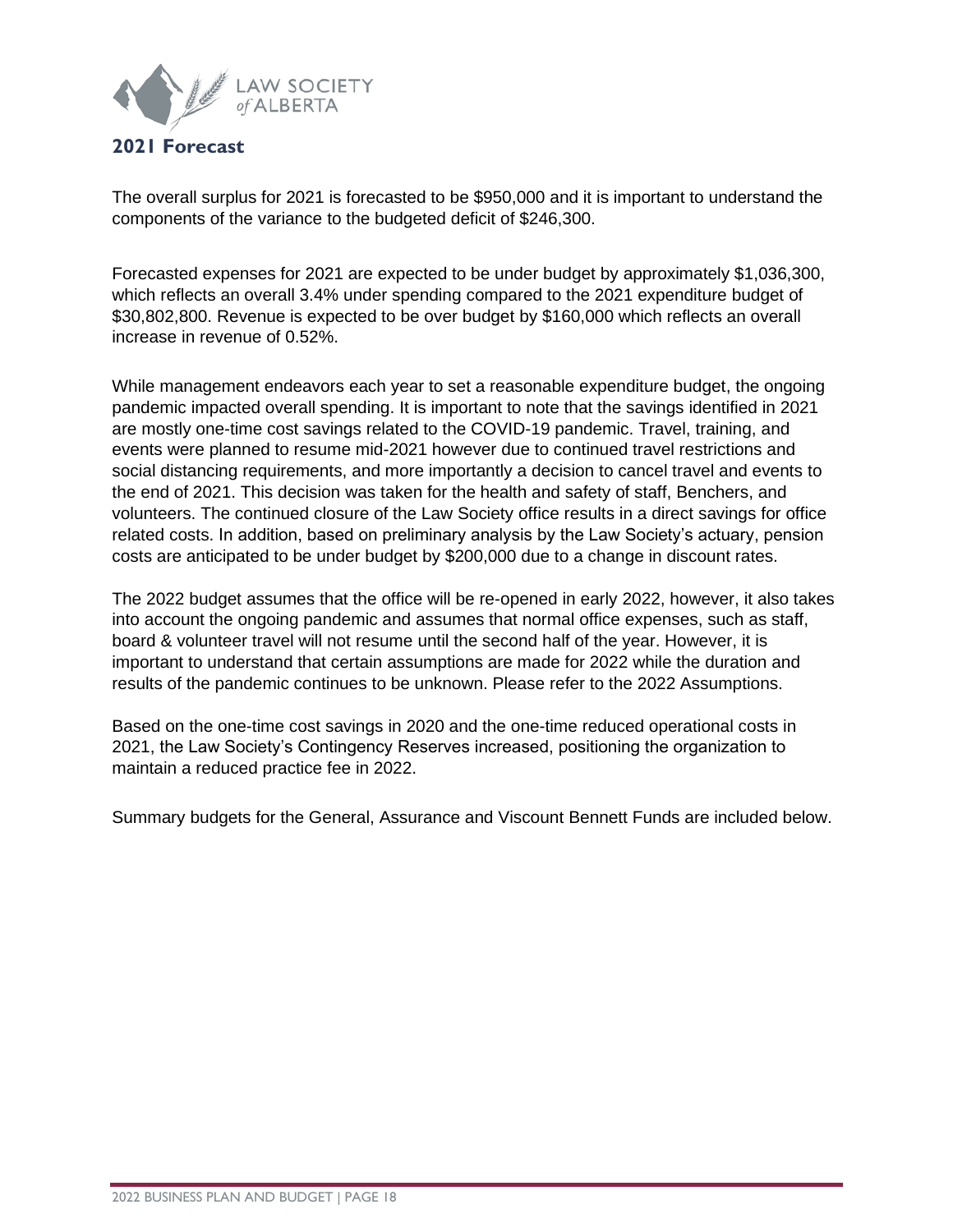

# <span id="page-18-0"></span>**Capital Budget**

The 2022 capital budget is provided below. The fees in this budget also fund the annual capital budget. The cost of capital assets (items such as computer equipment, improvements to our leased premises) are written off (or amortized) to operating expenses over the useful life of the asset category. For example, leased premises improvements are expensed evenly over the term of the applicable premises lease. The capital assets of the Law Society also support the operations of ALIA and CPLED including housing the ALIA and CPLED staff. The Law Society charges ALIA and CPLED a management fee to recover a portion of the amortized cost of such assets as well as a portion of rent and other overhead costs.

The 2022 Capital Budget is outlined in the table below:

|                                        | Budget 2022    | Forecast 2021 | Budget 2021   |
|----------------------------------------|----------------|---------------|---------------|
| <b>Business systems and technology</b> |                |               |               |
| E-Business                             | 50,000         | 150,000       | 150,000       |
| <b>Enterprise Content Management</b>   | 250,000        | 200,000       | 200,000       |
| Equipment refresh and upgrades         | 125,000        | 75,000        | 75,000        |
| Business continuity and security       | 125,000        | 125,000       | 125,000       |
|                                        | 550,000        | 550,000       | 550,000       |
| <b>Transforming Us project</b>         | 2,000,000      |               |               |
| <b>CPD and Articling program</b>       | 150,000        | 150,000       | 150,000       |
| Adjudicator training program           | 30,000         |               | 30,000        |
|                                        |                |               |               |
|                                        | 2,730,000<br>S | \$<br>700,000 | \$<br>730,000 |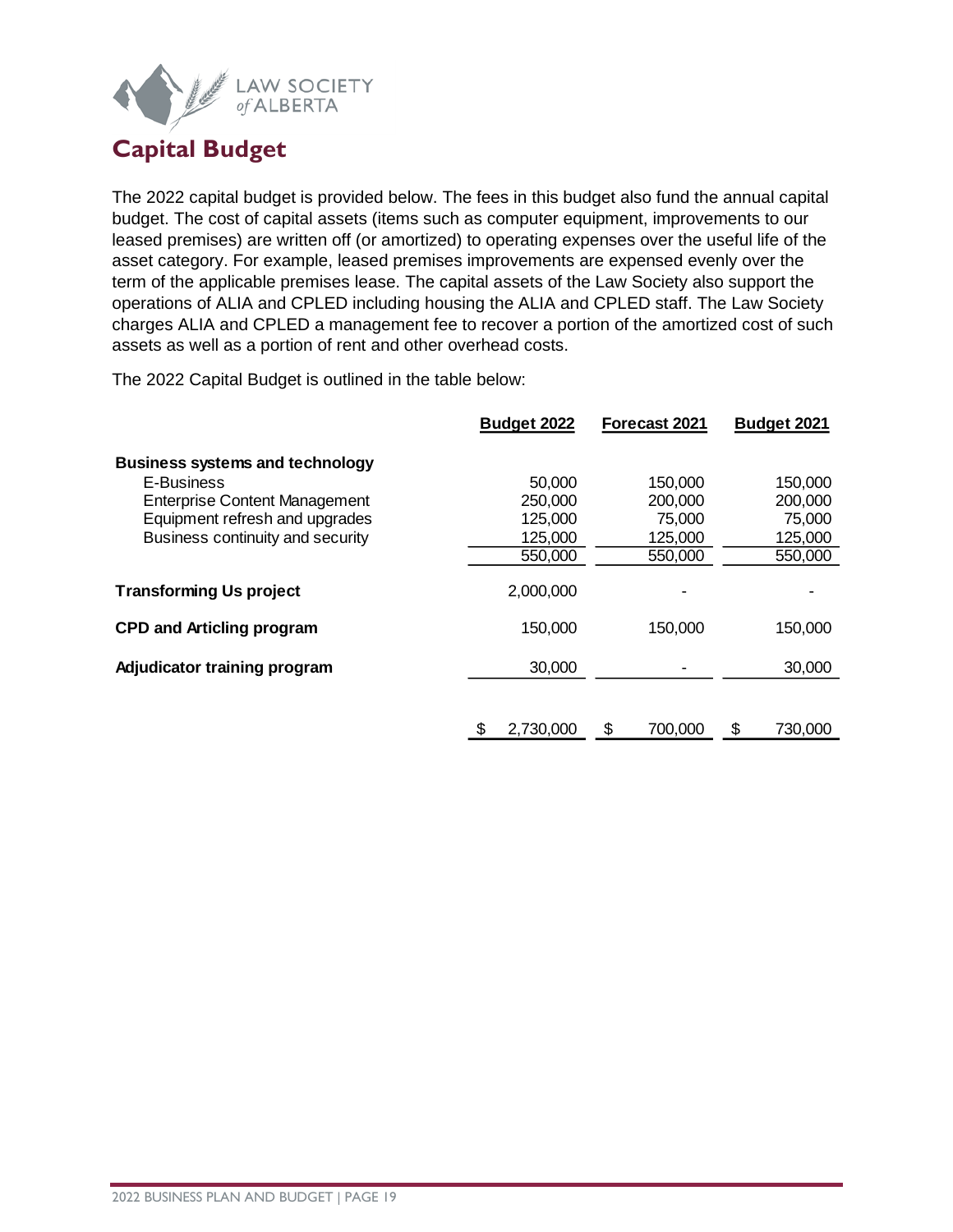

# **General Fund Budget**

<span id="page-19-0"></span>

|                         | 2022<br><b>Budget</b> | 2021<br><b>Forecast</b> | 2021<br><b>Budget</b> | Variance<br>2022 Budget | <b>Variance</b><br>2022 Budget | Variance<br>2021 Forecast<br>to 2021 Budget o 2021 Forecasito 2021 Budget |
|-------------------------|-----------------------|-------------------------|-----------------------|-------------------------|--------------------------------|---------------------------------------------------------------------------|
| <b>Revenue</b>          |                       |                         |                       |                         |                                |                                                                           |
| Practice fees           | 27,305,000            | 26,865,000              | 26,755,000            | 550,000                 | 440,000                        | 110,000                                                                   |
| Management fees         | 3,663,600             | 3,435,600               | 3,435,600             | 228,000                 | 228,000                        |                                                                           |
| Investment income       | 140,000               | 140,000                 | 140,000               |                         |                                |                                                                           |
| Recovered costs         | 100,000               | 73,200                  | 73,200                | 26,800                  | 26,800                         |                                                                           |
| Other                   | 296,000               | 202,700                 | 152,700               | 143,300                 | 93,300                         | 50,000                                                                    |
| Total revenue           | 31,504,600            | 30,716,500              | 30,556,500            | 948,100                 | 788,100                        | 160,000                                                                   |
| <b>Expenses</b>         |                       |                         |                       |                         |                                |                                                                           |
| <b>Operations</b>       | 15,755,505            | 13,956,300              | 14,369,300            | 1,386,205               | 1,799,205                      | (413,000)                                                                 |
| Organizational support  | 12,343,990            | 11,127,500              | 11,750,800            | 593,190                 | 1,216,490                      | (623, 300)                                                                |
| <b>External funding</b> | 4,268,075             | 4,682,700               | 4,682,700             | (414,625)               | (414,625)                      |                                                                           |
| Total expenses          | 32,367,570            | 29,766,500              | 30,802,800            | 1,564,770               | 2,601,070                      | (1,036,300)                                                               |
| Net Income (loss)       | (862, 970)            | 950,000                 | (246, 300)            | (616, 670)              | (1,812,970)                    | 1,196,300                                                                 |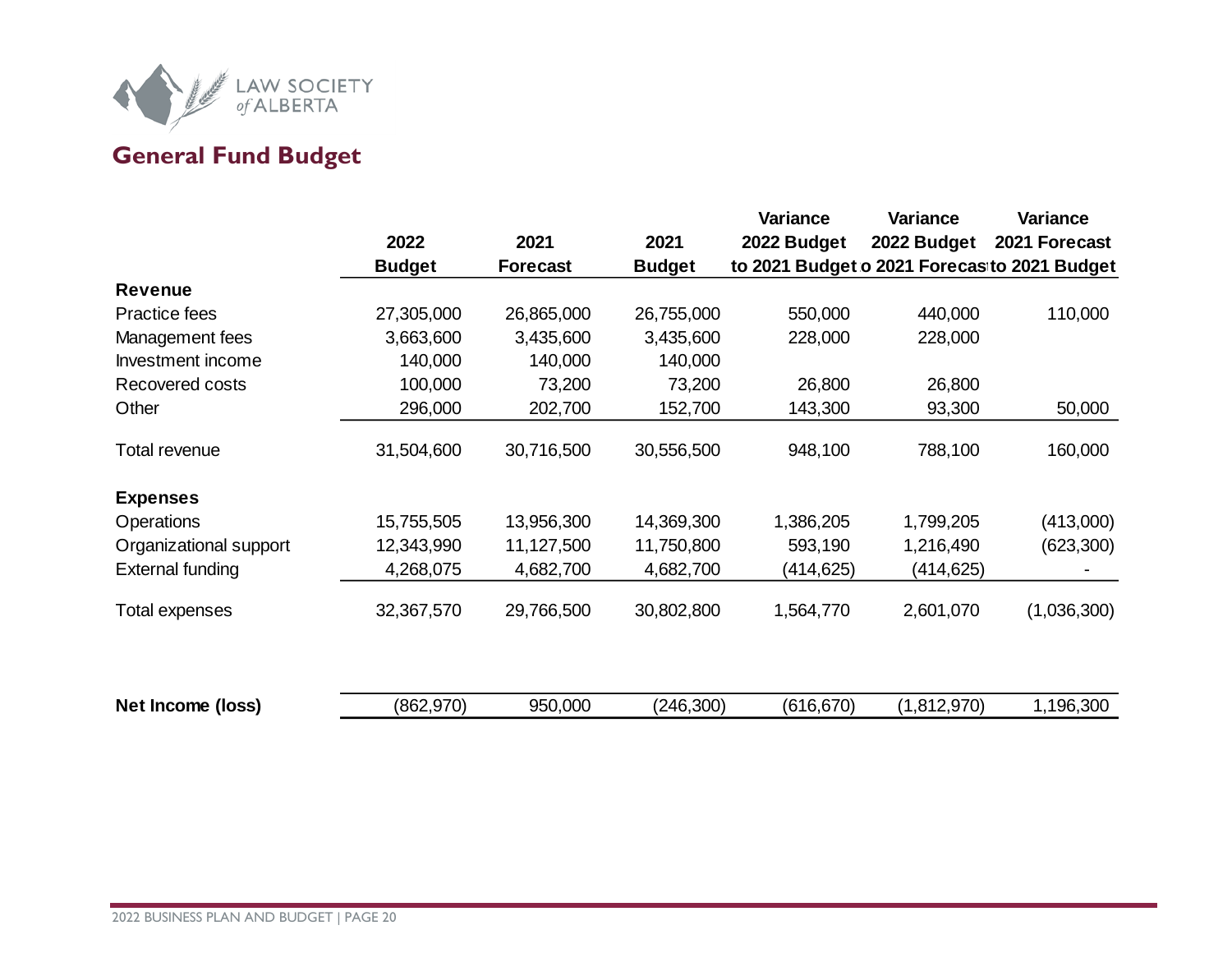

# **Assurance Fund Budget**

<span id="page-20-0"></span>

|                        |               |                 |               | <b>Variance</b>                             | <b>Variance</b> | Variance      |
|------------------------|---------------|-----------------|---------------|---------------------------------------------|-----------------|---------------|
|                        | 2022          | 2021            | 2021          | 2022 Budget                                 | 2022 Budget     | 2021 Forecast |
|                        | <b>Budget</b> | <b>Forecast</b> | <b>Budget</b> | to 2021 Budget o 2021 Forecasto 2021 Budget |                 |               |
| <b>Revenue</b>         |               |                 |               |                                             |                 |               |
| Investment income      | 282,000       | 237,000         | 210,000       | 72,000                                      | 45,000          | 27,000        |
| <b>Expenses</b>        |               |                 |               |                                             |                 |               |
| Organizational support | 42,400        | 39,000          | 38,800        | 3,600                                       | 3,400           | 200           |
| Administration         | 84,000        | 168,000         | 168,000       | (84,000)                                    | (84,000)        |               |
| Counsel                |               | 70,000          |               |                                             | (70,000)        | 70,000        |
| Total expenses         | 126,400       | 277,000         | 206,800       | (80, 400)                                   | (150,600)       | 70,200        |
|                        |               |                 |               |                                             |                 |               |
| Net Income (loss)      | 155,600       | (40,000)        | 3,200         | 152,400                                     | 195,600         | (43,200)      |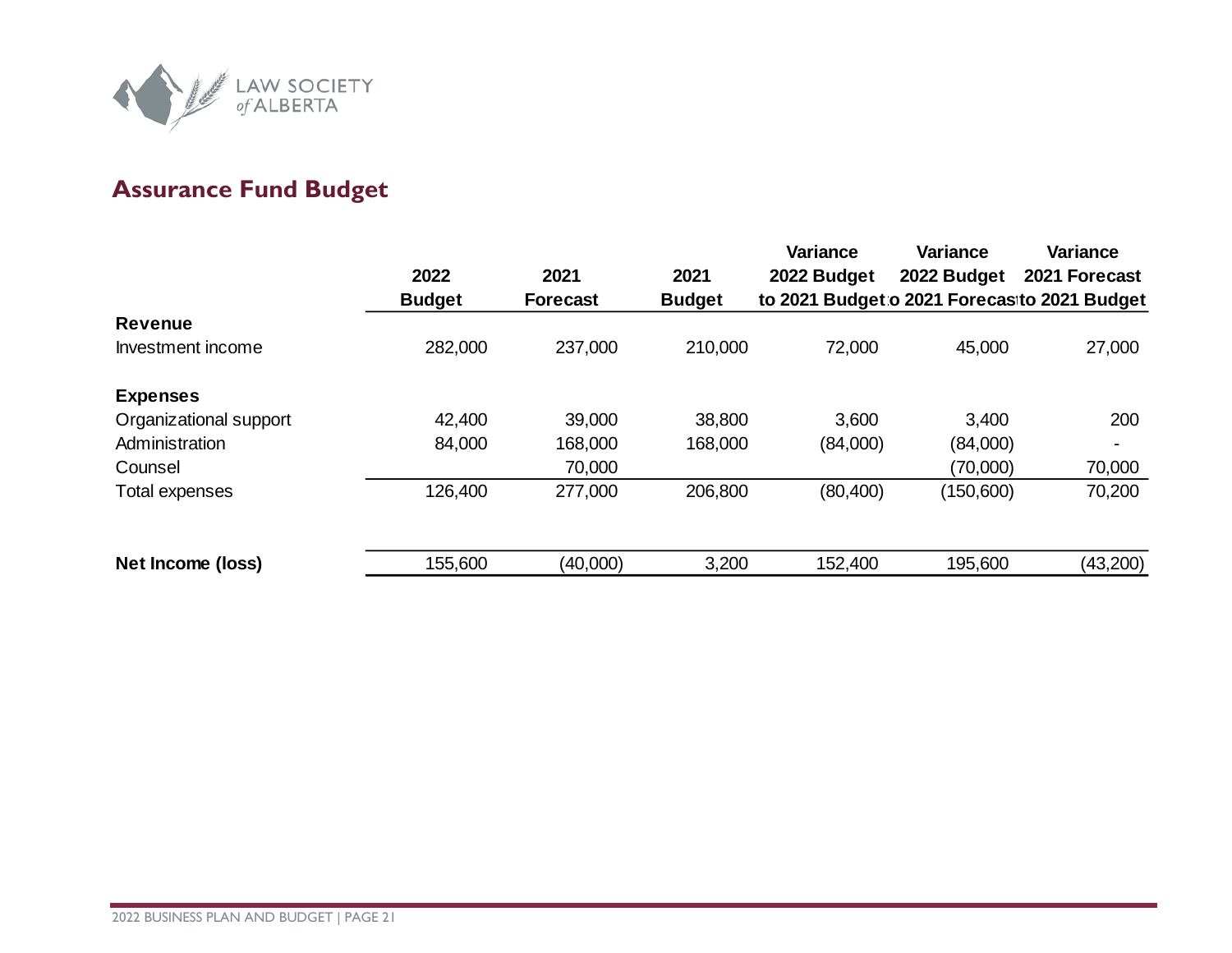

# **Viscount Bennett Fund Budget**

<span id="page-21-0"></span>

|                        | 2022<br><b>Budget</b> | 2021<br><b>Forecast</b> | 2021<br><b>Budget</b> | <b>Variance</b><br>2022 Budget | <b>Variance</b><br>2022 Budget | <b>Variance</b><br>2021 Forecast<br>to 2021 Budget o 2021 Forecasto 2021 Budget |
|------------------------|-----------------------|-------------------------|-----------------------|--------------------------------|--------------------------------|---------------------------------------------------------------------------------|
| <b>Revenue</b>         |                       |                         |                       |                                |                                |                                                                                 |
| Investment income      | 77,000                | 67,000                  | 67,000                | 10,000                         | 10,000                         |                                                                                 |
| <b>Expenses</b>        |                       |                         |                       |                                |                                |                                                                                 |
| Organizational support | 5,200                 | 5,200                   | 5,200                 |                                | ۰                              |                                                                                 |
| Scholarships           | 60,000                | 60,000                  | 60,000                |                                | $\overline{\phantom{0}}$       |                                                                                 |
| Total expenses         | 65,200                | 65,200                  | 65,200                |                                | $\overline{\phantom{0}}$       |                                                                                 |
|                        |                       |                         |                       |                                |                                |                                                                                 |
| Net Income (loss)      | 11,800                | 1,800                   | 1,800                 | 10,000                         | 10,000                         |                                                                                 |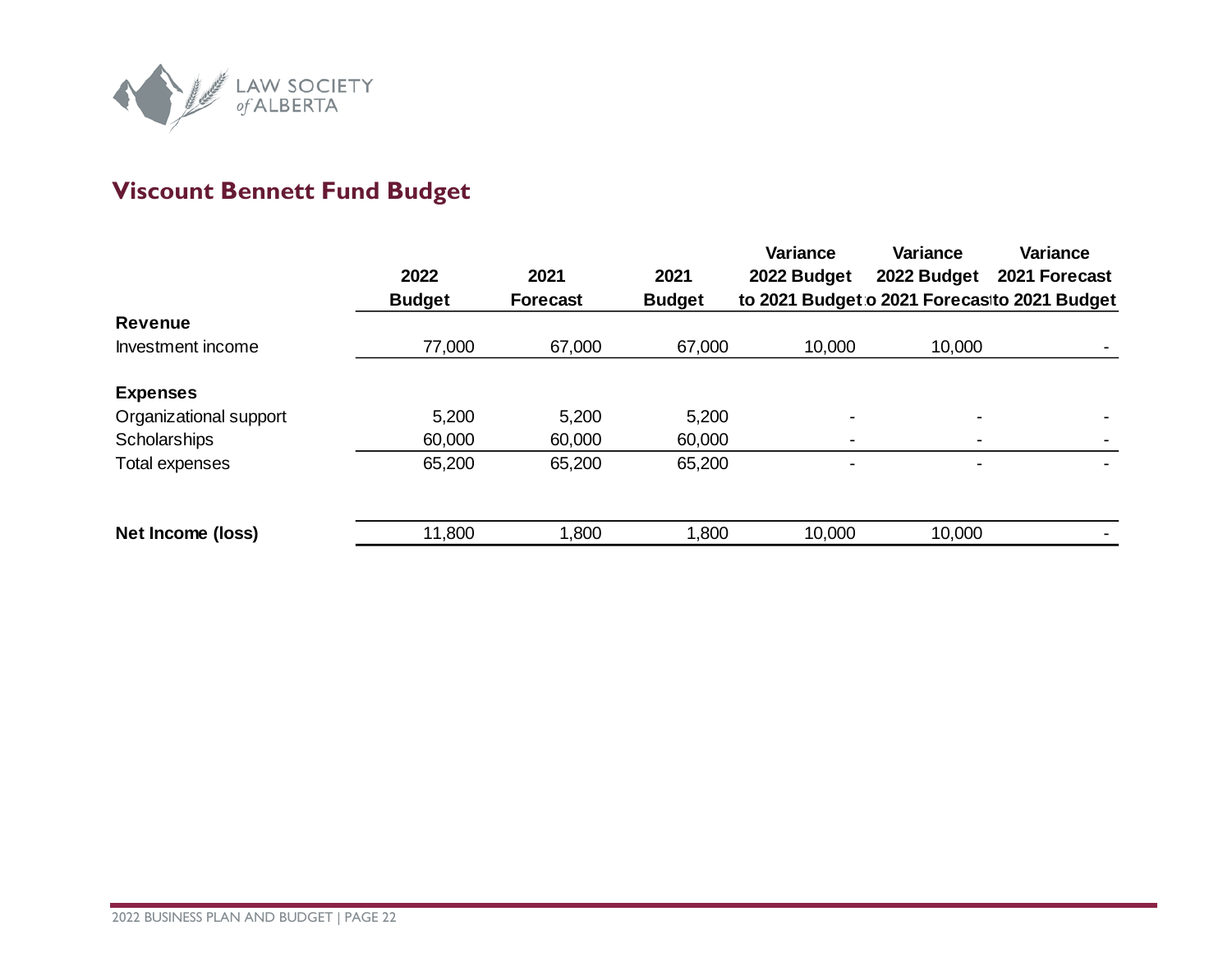



## <span id="page-22-0"></span>**Appendix 1 – Membership Growth Analysis**

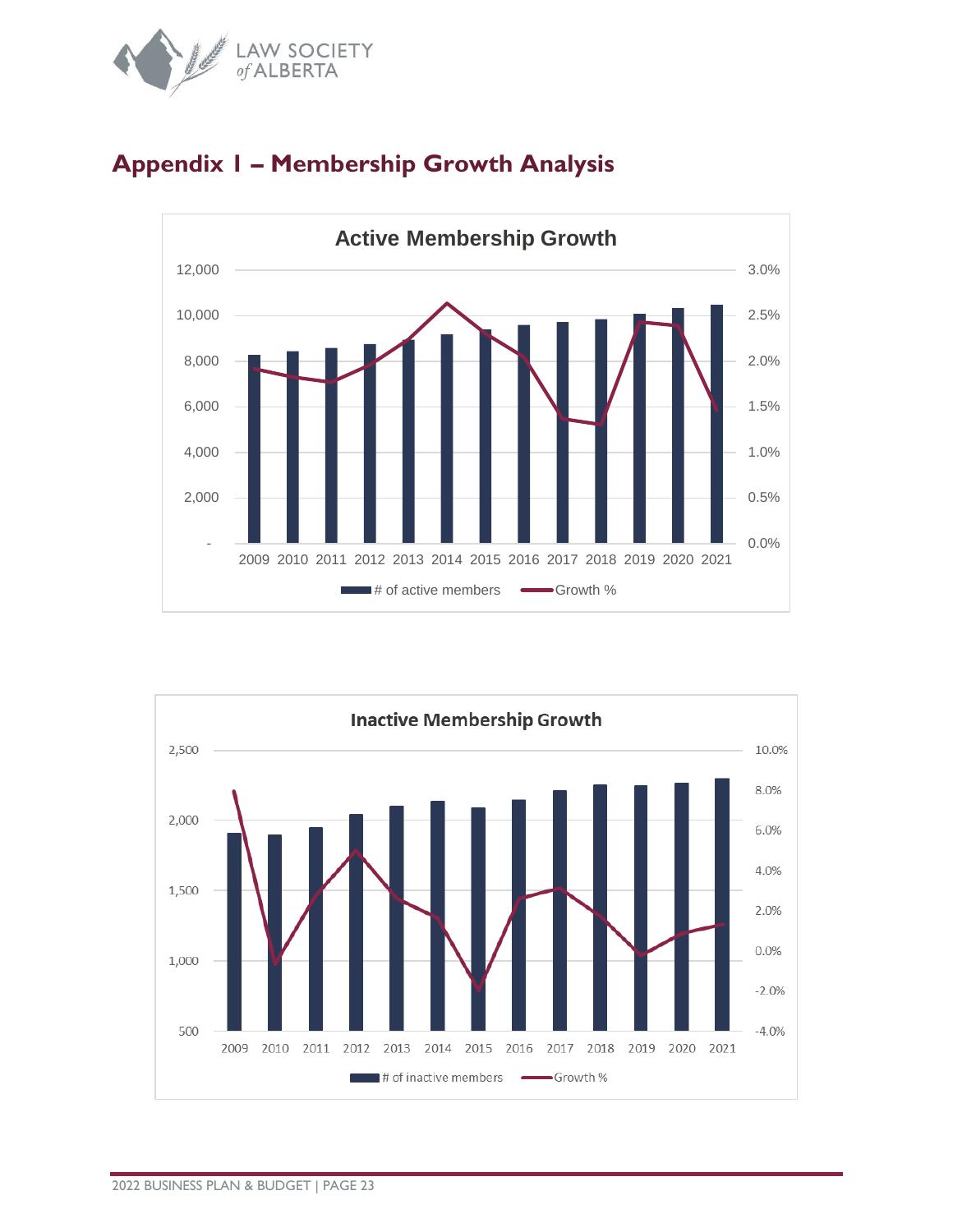

# <span id="page-23-0"></span>**Appendix 2 – Business Unit Descriptions**

## **Operations**

| <b>Business unit</b> | <b>Core activities</b>                                                                                                                                                                                                                                                                                                                                                                                                                                                                                                                                                    |
|----------------------|---------------------------------------------------------------------------------------------------------------------------------------------------------------------------------------------------------------------------------------------------------------------------------------------------------------------------------------------------------------------------------------------------------------------------------------------------------------------------------------------------------------------------------------------------------------------------|
| Investigations       | Provides<br>investigative<br>Counsel/Conduct,<br>services<br>to<br>$\bullet$<br>(new<br>applicants and<br>Membership<br>principals),<br>Early<br>Intervention, and Trust Safety departments.<br>Investigates Misappropriation Indemnity claims in the ALIA<br>٠<br>program.                                                                                                                                                                                                                                                                                               |
| Membership           | Administers applications for student-at-law, enrolment and<br>$\bullet$<br>lawyers,<br>inter-jurisdictional<br>reinstatement<br>of<br>transfers,<br>professional corporations and limited liability partnerships.<br>Provides customer service including inquiries regarding<br>$\bullet$<br>lawyer status, address changes, certificates of standing, and<br>membership renewals.<br>Processes annual membership and indemnity renewals for<br>$\bullet$<br>about 10,200 active, 2,000 inactive, and 6,800 indemnified<br>lawyers.<br>Provides support to ALIA and CPLED |
| <b>Trust Safety</b>  | Supports lawyers in the proper management of client trust<br>$\bullet$<br>accounts.<br>Administers, reviews, and analyses annual trust filings from<br>٠<br>Responsible Lawyers.<br>Through an outsourced service provider (PwC), analyzes trust<br>٠<br>transaction data and conducts trust audits as required.<br>Approves and administers the designation of Responsible<br>$\bullet$<br>Lawyers and provides ongoing education and training<br>opportunities for Responsible Lawyers.                                                                                 |
| Counsel              | The Counsel team provides corporate counsel support to the<br>$\bullet$<br>Law Society.                                                                                                                                                                                                                                                                                                                                                                                                                                                                                   |
| Conduct              | Review, resolve (where possible), and investigate complaints,<br>$\bullet$<br>refer matters to Practice Management where appropriate, and<br>prosecute when necessary.                                                                                                                                                                                                                                                                                                                                                                                                    |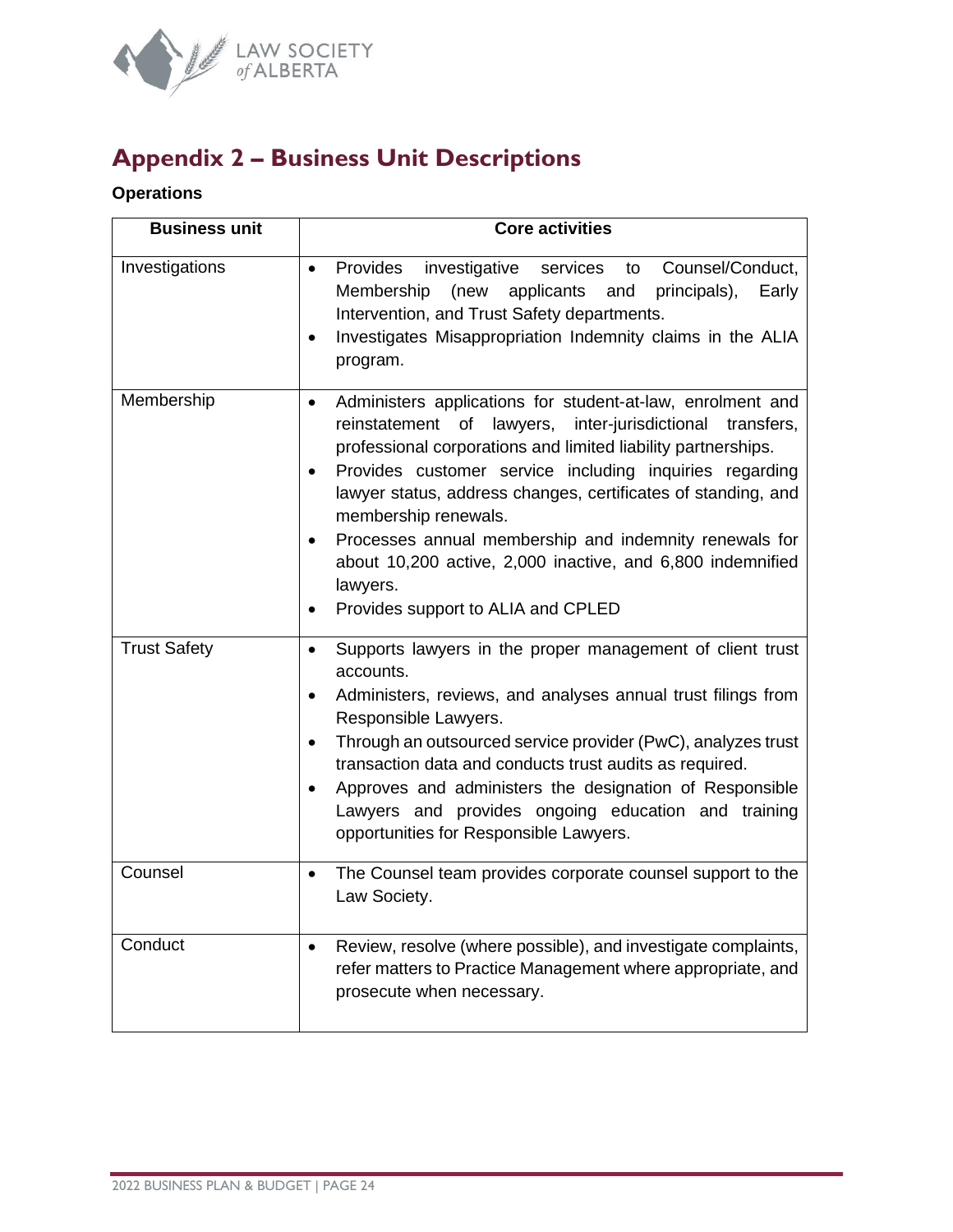

| <b>Business unit</b>       | <b>Core activities</b>                                                                                                                                                                                                                                                                                                                                                                                                                                                                                                                                           |
|----------------------------|------------------------------------------------------------------------------------------------------------------------------------------------------------------------------------------------------------------------------------------------------------------------------------------------------------------------------------------------------------------------------------------------------------------------------------------------------------------------------------------------------------------------------------------------------------------|
| Custodianships             | Protects members of the public in the event their lawyer is<br>$\bullet$<br>unable or not allowed to continue the practice of law.<br>Engages contract custodians to assume control of lawyers'<br>$\bullet$<br>practices when required.<br>Conducts simple custodianships.<br>Retains and manages the records and client files of lawyers'<br>practices subject to custodianships.                                                                                                                                                                              |
| <b>Practice Advisors</b>   | Provides confidential advice to Alberta lawyers with respect to<br>$\bullet$<br>ethical, practice management, and stress-of-practice issues.                                                                                                                                                                                                                                                                                                                                                                                                                     |
| <b>Practice Management</b> | Delivers proactive early intervention programs through<br>$\bullet$<br>initiatives such as the Responsible Lawyer program.<br>Conducts practice assessments as directed through the<br>$\bullet$<br>conduct process.<br>Directly supports loss prevention initiatives undertaken by<br>ALIA.                                                                                                                                                                                                                                                                     |
| Early Intervention         | Manages intake and triage of complaints to ensure matters<br>$\bullet$<br>are directed appropriately to conduct where necessary and<br>that proper and proportionate resources are applied to each<br>complaint.<br>Develops and delivers programs that identify practitioners in<br>$\bullet$<br>risky situations and streams them into remedial programs<br>before more serious conduct situations arise.<br>Directly supports loss prevention initiatives undertaken by<br>ALIA.                                                                              |
| Policy                     | Undertakes the policy work of the Law Society including<br>$\bullet$<br>maintenance of the policy development inventory which sets<br>out the Bencher priorities on strategic goals, processes, and<br>potential policy projects, maintenance of the administrative<br>policy inventory which sets out administrative policy projects;<br>and monitoring of the local, national, and international<br>regulatory environment to identify potential policy issues,<br>questions, and future policy projects to further the strategic<br>goals of the Law Society. |
| Education                  | Continuing<br>Professional<br>Development<br>of<br>the<br>new<br>$\bullet$<br>Development program and improvements to articling.                                                                                                                                                                                                                                                                                                                                                                                                                                 |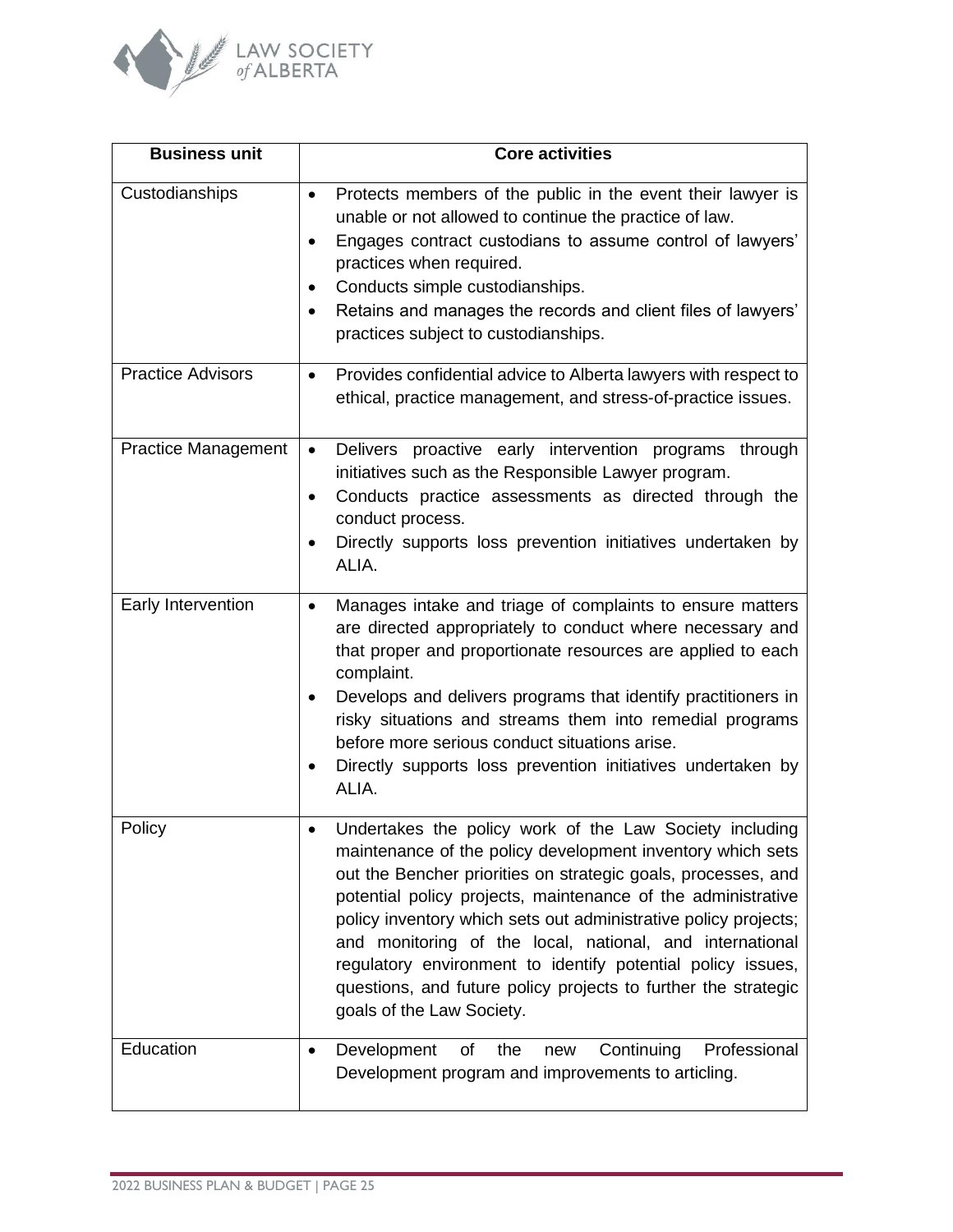

| <b>Business unit</b>    | <b>Core activities</b>                                                                                                                                                                                                                          |
|-------------------------|-------------------------------------------------------------------------------------------------------------------------------------------------------------------------------------------------------------------------------------------------|
|                         | Focus on enhancing mentorship opportunities within the<br>$\bullet$<br>profession and enhancing expertise on legal technology.<br>Includes the office of the Indigenous Initiatives Liaison and<br>$\bullet$<br>Equity Diversity and Inclusion. |
| Governance              | Contains the offices of the Executive Director and the Deputy<br>$\bullet$<br>Executive Director.<br>Provides governance support and services to the Benchers,<br>$\bullet$<br>the ALIA Board and the committees of both boards.                |
| <b>Total Operations</b> |                                                                                                                                                                                                                                                 |

## **Organizational Support<sup>1</sup>**

| <b>Business unit</b>                                                                                                 | <b>Core activities</b>                                                                                                                                                                                                                                                                                                                                                                                                                                                                                                                                                                                                               |
|----------------------------------------------------------------------------------------------------------------------|--------------------------------------------------------------------------------------------------------------------------------------------------------------------------------------------------------------------------------------------------------------------------------------------------------------------------------------------------------------------------------------------------------------------------------------------------------------------------------------------------------------------------------------------------------------------------------------------------------------------------------------|
| <b>Human Resources</b>                                                                                               | Provides advice and guidance in the effective recruitment and<br>$\bullet$<br>retention of employees who ultimately possess the necessary<br>skills, characteristics, and qualifications needed to achieve<br>strategic and operational objectives.<br>Provides support to ALIA and CPLED                                                                                                                                                                                                                                                                                                                                            |
| <b>Customer &amp; Office</b><br><b>Services</b>                                                                      | A centralized customer service function was introduced in<br>$\bullet$<br>2018 to provide "one stop," user-friendly and high-quality<br>customer service. The customer service group strives for<br>efficient resolution of most frontline contacts allowing for<br>overall improvements in operational effectiveness and<br>efficiency.<br>Manages our office premises, including our meeting facilities.<br>٠<br>Operates our document production facility that provides<br>$\bullet$<br>information materials, particularly for our regulatory and<br>adjudication activities.<br>Provides support to ALIA and CPLED<br>$\bullet$ |
| Applications<br>and<br>Information<br>Management<br>(formerly<br><b>Business</b><br>Technology<br>and<br>Information | Securely manages all the information, in physical and<br>$\bullet$<br>electronic form, that is collected and generated by the<br>organization, including internally-generated records and<br>records collected from lawyers through our regulatory<br>processes.                                                                                                                                                                                                                                                                                                                                                                     |

<sup>1</sup> Except for the Tribunal Office, all the Organizational Support business units provide services to the Law Society and ALIA.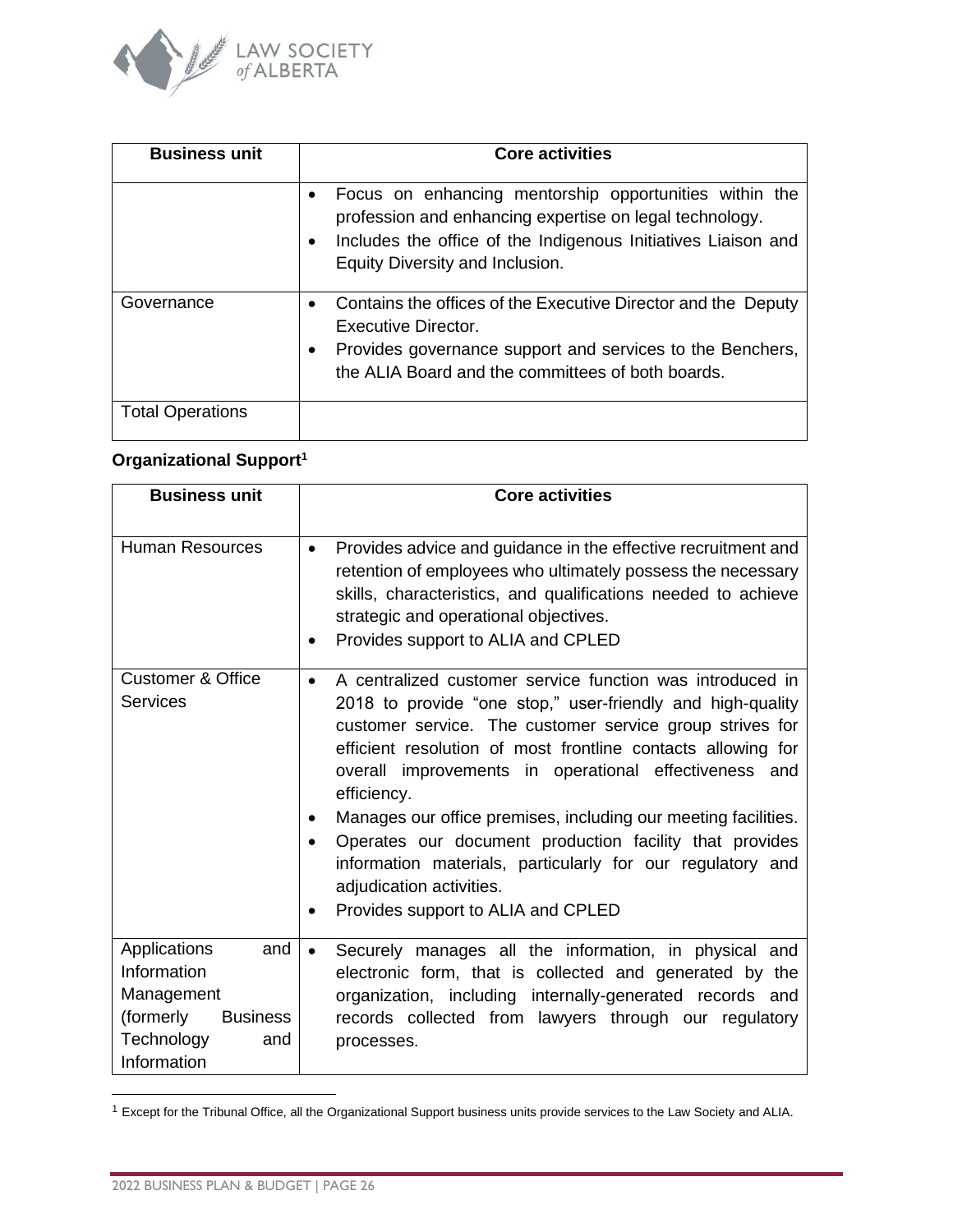

| <b>Business unit</b>       | <b>Core activities</b>                                                                                                                                                                                                                                                                                                                                                                                                                                                                                       |
|----------------------------|--------------------------------------------------------------------------------------------------------------------------------------------------------------------------------------------------------------------------------------------------------------------------------------------------------------------------------------------------------------------------------------------------------------------------------------------------------------------------------------------------------------|
| Management<br>departments) | maintains the<br>information<br>Designs<br>technology<br>and<br>$\bullet$<br>infrastructure required to carry out the regulatory work of the<br>Law Society and ALIA including our membership and financial<br>business applications, remote access, electronic collaboration<br>tools, computer hardware, and overall systems security.<br>Provides project management and business process<br>$\bullet$<br>expertise to the many change projects currently underway.<br>Provides support to ALIA and CPLED |
| Finance & Accounting       | Provides financial management, reporting, budgeting, payroll,<br>$\bullet$<br>and cash management services to the Law Society, ALIA and<br>CPLED.                                                                                                                                                                                                                                                                                                                                                            |
| <b>Tribunal Office</b>     | Coordinates and supports adjudication proceedings.<br>$\bullet$<br>Designs and delivers adjudicator training.<br>Manages privacy.                                                                                                                                                                                                                                                                                                                                                                            |
| Communications             | Develops communications tools and techniques to inform key<br>$\bullet$<br>external and internal stakeholders.<br>Provides strategic communications advice to the Benchers<br>and Law Society management.                                                                                                                                                                                                                                                                                                    |

The Law Society's total planned FTE count for 2022 is 134.5.